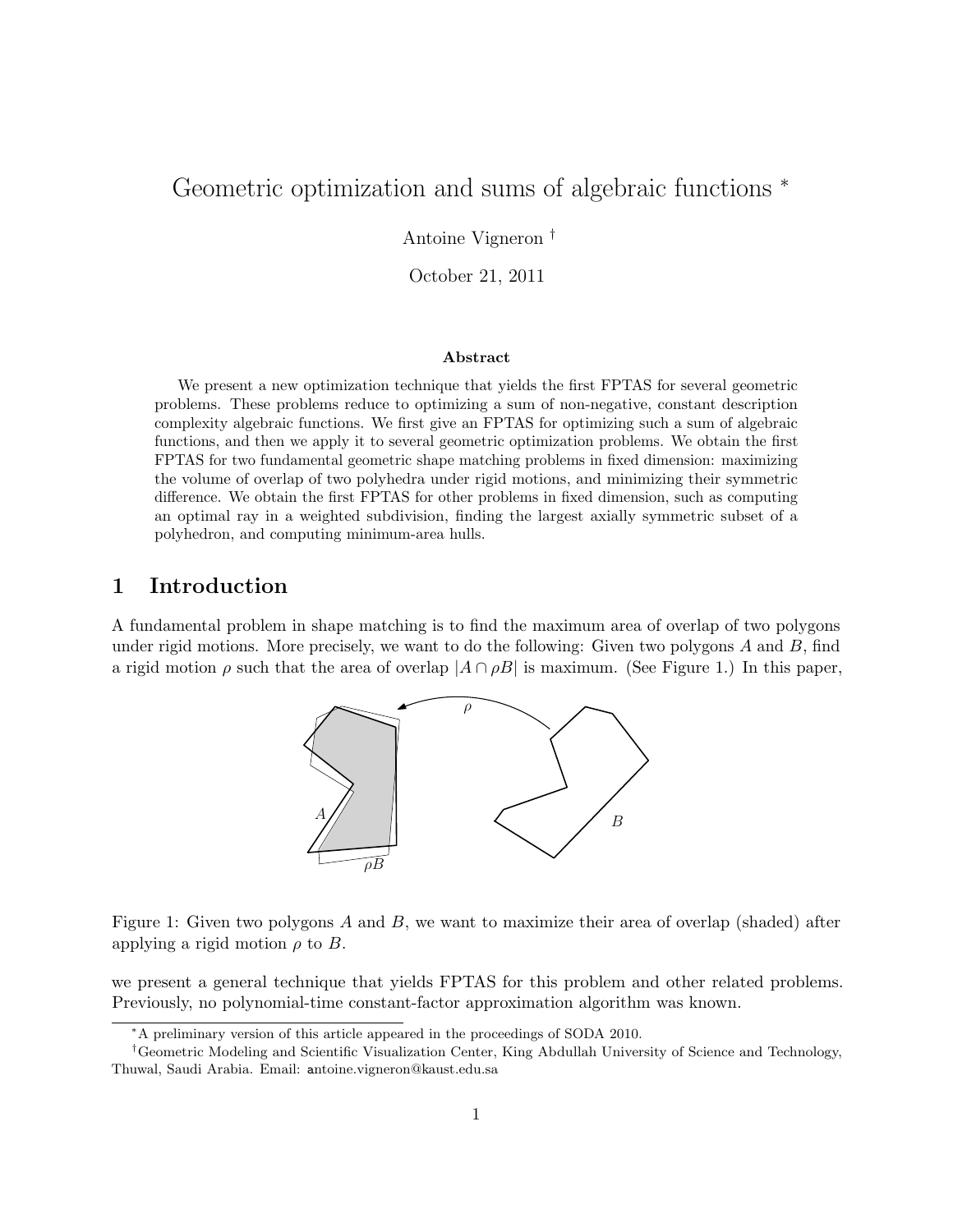This overlap problem can be seen as a problem of maximizing a sum of a large number of constant description complexity rational functions (constant degree rational functions of a constant number of variables) for the following reason. Assume that the input polygons A and B have at most n edges. We first triangulate A and B, and thus A is the union of  $O(n)$  triangles  $A_1, A_2, \ldots$ and B is the union of  $O(n)$  triangles  $B_1, B_2, \ldots$  Using as parameters the sine and cosine of the angle of rotation, and the coordinates of the translation part of the rigid motion  $\rho$ , we can write the area of overlap  $|A_i \cap \rho B_j|$  of any two triangles in these triangulations as a sum of a constant number of partially defined degree 4 rational functions. (See Section 4.2.) Hence, the area of overlap  $|A \cap \rho B|$ can be written  $\sum_{i,j} |A_i \cap \rho B_j|$ , which is a sum of  $O(n^2)$  partially defined degree-4 rational functions of four variables.

Several other geometric optimization problems reduce to optimizing a sum of rational functions. For instance, the generalization of our maximum area problem to arbitrary fixed dimension, where one wants to find the maximum volume of overlap of two polyhedra under rigid motions. Barequet and Rogol [8] considered the related problem of computing the largest axially symmetric subset of a polygon. Arkin et al. [7] studied generalizations of two-dimensional convex hulls, and Mahji et al. [20] studied several computational geometry problems motivated by CAD applications, that all reduce to the problem of maximizing or minimizing a sum of rational functions. Chen et al. [11, 12] considered several geometric problems that reduce to optimizing a sum of linear fractions, and in particular, the problem of finding an optimal ray in a weighted subdivision. Finally, Cheong et al. [13] considered a polygon guarding problem and the problem of maximizing the area of a Voronoi cell, which also reduce to maximizing a sum of rational functions.

A polynomial-time algorithm for the problem of optimizing a sum of constant description complexity rational functions would immediately yield polynomial-time algorithms for all the problems above. Unfortunately, it seems that no such algorithm is known. The problem is that, after summing up  $m$  constant-degree rational functions, we obtain a rational function of degree  $\Omega(m)$  in the worst case. No polynomial-time algorithm seems to be known for optimizing such functions.

To overcome this difficulty, Barequet and Rogol [8], Arkin et al. [7], and Mahji et al. [20] solved numerically some optimization problems of this type. It requires finding roots of polynomials of several variables with linear degree. As was noted by Chen et al. [11], the running time of these algorithms depends on the conditioning of the roots, and thus it may not be polynomial in the size of the input. Chen et al. [11] used techniques from global optimization and obtained another algorithm, whose running time is still not known to be polynomial.

#### 1.1 Our results and comparison with previous work

In this paper, we give a general technique that yields FPTAS for all the geometric optimization problems mentioned above. Intuitively, these problems have a constant number of degrees of freedom, and consist in optimizing a sum of lengths, areas, or volumes, in arbitrary fixed dimension. Our algorithm works in a more general setting, and in particular, it applies to sums of algebraic functions, and not just rational functions.

We first give FPTAS for optimizing a sum  $f = \sum_{i=1}^{m} f_i$  of constant description complexity, non-negative, partially defined, algebraic functions  $f_i : \mathbb{R}^d \to \mathbb{R}$ , where  $d = O(1)$ . We call these functions nice functions; a definition can be found in Section 2.1. Our FPTAS for the maximization problem is given in Section 3.1, and an improved version when  $d \leq 4$  is given in Section 3.3. Our FPTAS for the minimization problem are given in Section 3.4.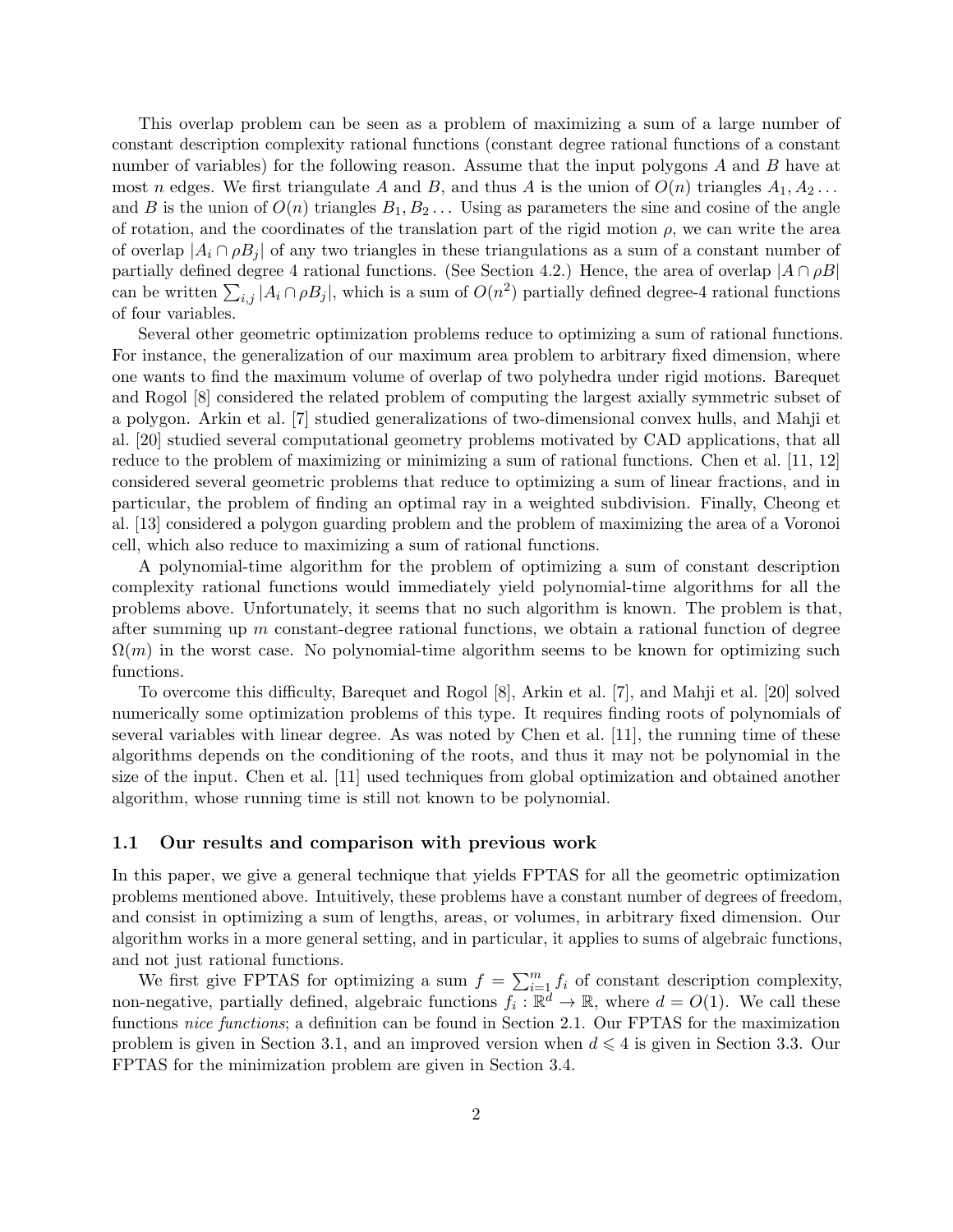

Figure 2: We sample a point in each cell of an arrangement of level sets of the functions  $f_i$ . We return the optimal point  $x_{\varepsilon}$  among these sample points, and we will prove that  $f(x_{\varepsilon})$  is an  $\varepsilon$ -approximation of the optimal value of f.

Our approach is the following: we build a collection of level sets of each function  $f_i$ . As  $f_i$  is an algebraic function of constant description complexity, each level set is given as the zero set of a polynomial of constant degree. Then we find one point in each cell of the arrangement of these level sets. Using an algorithm by Basu, Pollack, and Roy [9], we can find these points in time polynomial in the number of level sets. Among these points, we return the one that maximizes  $f$ . (See Figure 2.) In order for this approach to succeed, we need our level sets to provide an accurate discretization of the problem; we show that it suffices to take  $O(\frac{1}{\varepsilon})$  $\frac{1}{\varepsilon} \log \frac{m}{\varepsilon}$ ) level sets for each function  $f_i$  in order to get an  $\varepsilon$  relative error on  $\sum f_i$ . The first step for constructing these level sets is to get a factor-m approximation of the optimum of  $f$ . For the maximization problem, we just take the maximum of the maxima of all the functions  $f_i$ . For the minimization problem, we take the lowest point on the upper envelope of the functions  $f_i$ .

Then we give geometric applications of our FPTAS for optimizing sums of algebraic functions. In Section 4.1, we give an FPTAS for  $L_1$ -fitting a sphere to an *n*-point set, in fixed dimension. Har-Peled [16] gave a randomized FPTAS for this problem, with time bound  $O(n + ((1/\varepsilon) \log n)^{O(1)})$ . In 2D, the exponent in the second term of this bound is somewhere between 20 and 60. Our algorithm runs in  $O(n^{4+\varepsilon'} + (n/\varepsilon)^3 \log^4(n/\varepsilon)\beta(n/\varepsilon))$ , for any  $\varepsilon' > 0$ , where  $\beta$  is a very slowly growing function related to the inverse Ackermann function.

In Section 4.2, we give an FPTAS for maximizing the volume of overlap of two polyhedra under rigid motions, in fixed dimension. It is the first FPTAS for this problem even in  $\mathbb{R}^2$ . In fact, no polynomial-time, constant-factor algorithm was known. More specialized results were known: Ahn et al. [4] gave an FPTAS for convex polygons. In the non-convex case, Mount, Silverman, and Wu. [22] gave an  $O(n^4)$  exact algorithm for maximum overlap under translations. Recently, Ahn, Cheng, and Reinbacher [3] gave an FPTAS for maximum overlap of convex polytopes under translation in arbitrary fixed dimension; In 3D, their algorithm runs in  $O(n \log^{3.5} n)$  time for any  $\varepsilon > 0$ . For non-convex polygons under rigid motions, Cheong, Efrat, and Har-Peled [13] gave a randomized algorithm whose running time is  ${}^{1}$   $O(n^3/E^8 \cdot \log^5 n)$  with high probability, and E is an absolute error bound: they allow an error of  $E$  times the area of the smallest polygon. By contrast, our algorithm is an FPTAS: it gives a relative error bound, which is a stronger requirement. Moreover, our algorithm is deterministic. In Section 4.3, we give an improved FPTAS for the 2D case with

<sup>&</sup>lt;sup>1</sup>The time bound given in the paper  $[13]$  is smaller, because of an error at the end of the calculation.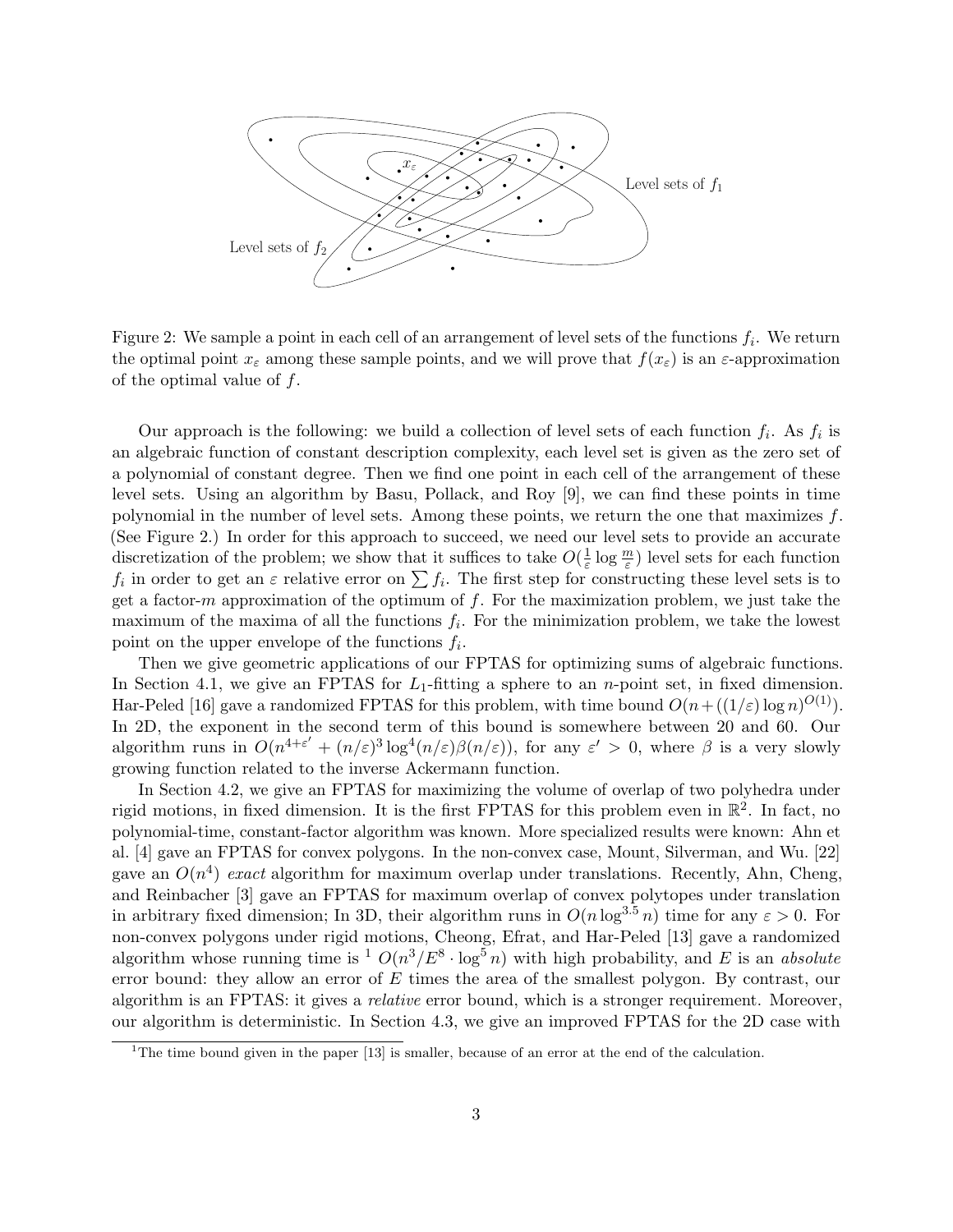running time  $O((n^6/\varepsilon^3) \log^4(n/\varepsilon)\beta(n/\varepsilon)).$ 

In Section 4.4, we give an FPTAS for finding the largest axially symmetric subset of a polygon with *n* vertices. Its running time is  $O((n^4/\varepsilon^2) \log^2(n/\varepsilon))$ . Barequet and Rogol [8] gave an algorithm with running  $O(n^4T(n))$ , where  $T(n)$  is the average time needed by a numeric algorithm to maximize some rational functions. This numeric algorithm is not known to run in worst case polynomial time, although in practice, Barequet and Rogol observed that  $T(n) = O(n)$ . Ahn et al. [2] gave an FPTAS for finding the largest axially symmetric subset of a convex polygon.

In Section 4.5, we consider the problem of minimizing the volume of the symmetric difference of two polyhedra under rigid motions, in fixed dimension. An optimal rigid motion for this problem is also optimal for the problem above of maximizing the volume of overlap, but if we are interested in  $\varepsilon$ -approximations of the optimum, then the two problems are not equivalent. We give an FPTAS for this problem in arbitrary fixed dimension. Previously, no FPTAS was known; the only previous result on this problem is by Alt et al. [5], who gave polynomial-time, constant-factor approximation algorithms for convex polygons.

In Section 4.6, we present an FPTAS for the problem of finding an optimal ray that reaches a target region in a weighted subdivision with  $n$  simplices, in arbitrary fixed dimension. In 2D, Chen et al. [11] reduced this problem to  $O(n^2)$  instances of a fractional program, which they solve using practical algorithms that do not provide worst case time bounds. The only theoretical result is by Daescu and Palmer [14], who gave an  $O(n^3 \log^3 n)$ -time algorithm in the arithmetic model of computation (as opposed to our algorithms which work in the unit cost model) for the 2D case. Their approach is based on fast algorithms for finding roots of univariate polynomials of degree n, and a geometric observation that reduces the number of variables to one. Hence, our algorithm is the first FPTAS for this problem in dimension higher than 2. In 3D, our time bound is  $O(n^{5+\varepsilon'} + (n^5/\varepsilon^2) \log^2(n/\varepsilon))$  for any  $\varepsilon' > 0$ .

In Section 4.7, we give an FPTAS for finding the smallest star-shaped polygon containing a given polygon. Arkin et al. [7] and Chen et al. [11] gave algorithms that reduce this problem to solving  $O(n^2)$  fractional programs, which are solved by algorithms that are not known to run in polynomial time. Our algorithm runs in  $O(n^{4+\varepsilon'} + (n^4/\varepsilon^2) \log^2(n/\varepsilon))$  time for any  $\varepsilon' > 0$ .

We gave 6 geometric applications of our technique, but it also yields FPTAS for other problems, including all the problems in the papers we cited by Arkin et al. [7], Barequet and Rogol [8], Chen et al. [11], Cheong, Efrat, and Har-Peled [13], and Majhi et al. [20] Thus, our approach seems to be more general than Cheong et al.'s framework [13]. Their approach is similar, but instead of using directly the level sets of some algebraic functions, they first sample points on the input objects, and then construct an arrangement of surfaces, each surface corresponding to one sample point belonging to an object. Their approach gives time bounds with better dependency on  $n$ , but it requires careful sampling arguments for each problem, and uses randomization, while our algorithms are deterministic. It is unclear how to apply it to several of the problems we mentioned here, and in particular to the minimization problems.

Another related work is on shared camera control, by Har-Peled et al. [17]. Here, the problem reduces to optimizing a sum of piecewise linear functions. They give an exact algorithm, as well as a very fast approximation algorithm.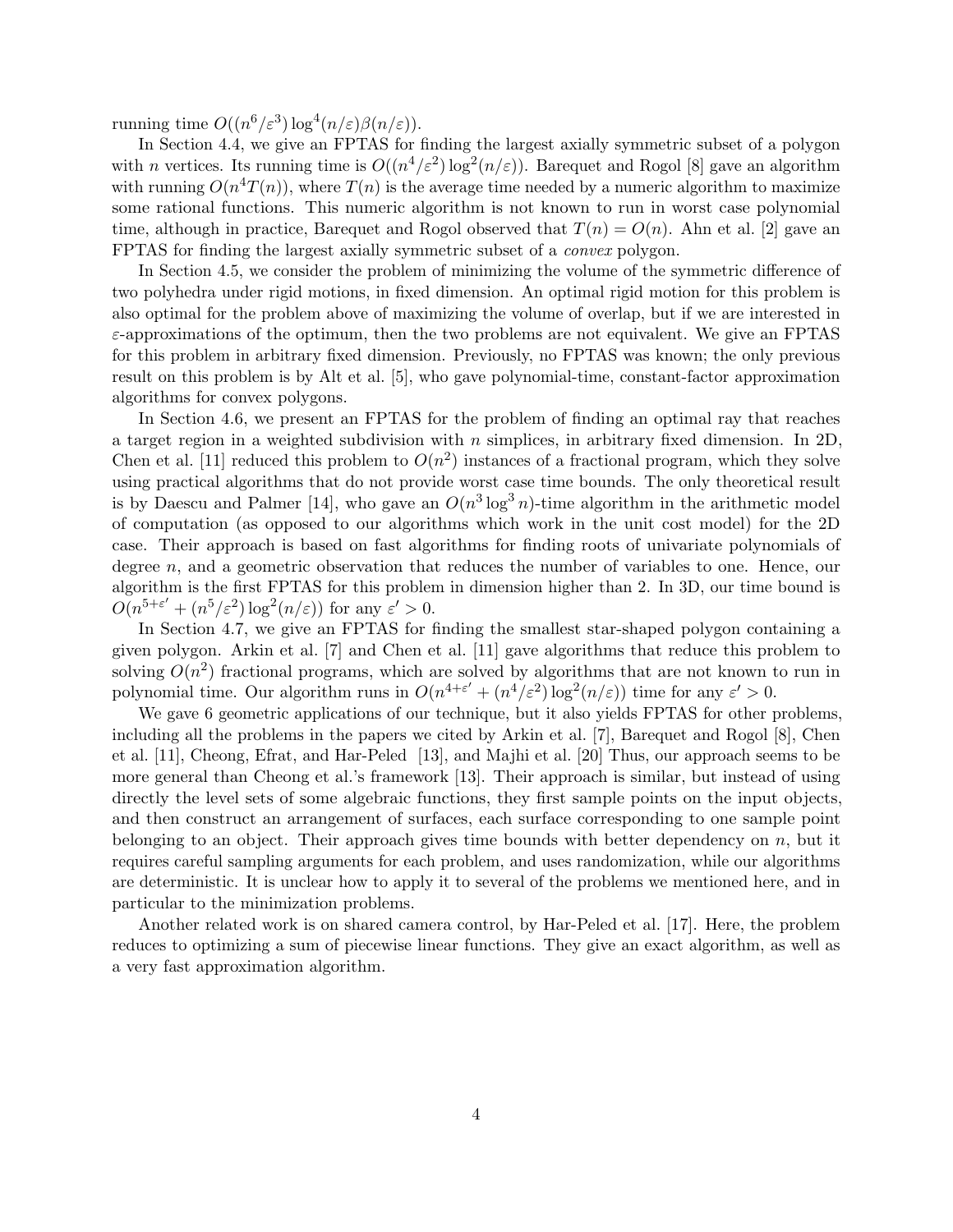### 2 Preliminary

Let  $d$  be an integer constant. We will consider real polynomials in  $d$  variables. As no confusion is possible, we will abuse notation and identify each such polynomial  $P$  with the corresponding polynomial function  $P : \mathbb{R}^d \to \mathbb{R}$ . For any such polynomial  $P \in \mathbb{R}[X_1, \ldots, X_d]$ , we denote by  $\text{zer}(P)$ the zero set of P, that is, the set of points  $x \in \mathbb{R}^d$  such that  $P(x) = 0$ . For any  $r \in \mathbb{R}$  and  $\mathcal{D}' \subset \mathbb{R}^d$ , and for any function  $g: \mathcal{D}' \to \mathbb{R}$ , the r-level set of g, which we denote by  $lev(g, r)$ , is defined as the set of points  $x \in \mathcal{D}'$  such that  $g(x) = r$ :

$$
lev(g,r) = \{x \in \mathcal{D}' \mid g(x) = r\}.
$$

An *algebraic function*  $g : \mathbb{R}^d \to \mathbb{R}$  is a function that satisfies a polynomial equation of the form  $P(x, g(x)) = 0$ , where P is a polynomial in  $d+1$  variables. For instance, a rational function  $g(x) = N(x)/D(x)$ , where N and D are polynomials, is algebraic, because it is defined by the polynomial equation  $N(x) - D(x) \cdot g(x) = 0$ . Another example is the  $L_2$  norm, where we have  $(L_2(x_1,...,x_d))^2 - x_1^2 - \cdots - x_d^2 = 0$ ; the  $L_2$  norm is the positive solution to this equation.

#### 2.1 Nice functions

The functions we want to optimize are sums of a large number of *nice functions*  $f_i$ , as defined below. A nice function is a non-negative function that coincides with an algebraic function of constant description complexity over a semialgebraic set of constant description complexity, and is equal to zero outside this semialgebraic set. In the rest of this section, we give a more formal definition of nice functions.

Let d' be an integer constant. We denote by  $P$  the set of polynomials in  $\mathbb{R}[X_1,\ldots,X_d]$  with degree at most  $d'$ . In other words,  $P$  is a set of real polynomials with constant degree and a constant number of variables. We denote by  $\mathcal{P}'$  the set of polynomials in  $\mathbb{R}[X_1,\ldots,X_{d+1}]$  with degree at most  $d'$ .

The nice functions are defined over a *domain*  $D \subset \mathbb{R}^d$ . This domain D is a semialgebraic set of  $\mathbb{R}^d$ of constant description complexity, defined as follows: There exists polynomials  $Q, K_1, \ldots, K_q \in \mathcal{P}$ such that  $q \leq d'$  and

$$
\mathcal{D} = \left\{ x \in \mathbb{R}^d \mid Q(x) = 0 \text{ and } K_{q'}(x) \geqslant 0 \text{ for all } 1 \leqslant q' \leqslant q \right\}.
$$

We denote  $d_Q = \dim(\text{zer}(Q))$ , and we assume that the dimension of D is  $d_Q$ . Intuitively,  $d_Q$  is the number of degrees of freedom of the problem. We allow Q to be the zero-polynomial, in which case  $\text{zer}(Q) = \mathbb{R}^d$ , and  $d = d_Q$ .

A function  $f_i : \mathcal{D} \to \mathbb{R}$  is a *nice function* with domain  $\mathcal{D}$  if it has the following properties:

- (i)  $f_i$  is non-negative.
- (ii) There exists a semialgebraic set supp $(f_i) \subset \mathcal{D}$ , and an algebraic function  $g_i$  defined by a polynomial in  $\mathcal{P}'$ , such that  $f_i(x) = g_i(x)$  for all  $x \in \text{supp}(f_i)$ , and  $f_i(x) = 0$  for all  $x \in \mathcal{D} \setminus \mathrm{supp}(f_i)$ .
- (iii) The semialgebraic set supp $(f_i)$  is defined by a boolean combination of at most d' inequalities of the form  $U_{ij}(x) \geq 0$ , where  $U_{ij} \in \mathcal{P}$ . The set of these polynomials  $U_{ij}$  is denoted by SUPP( $f_i$ ).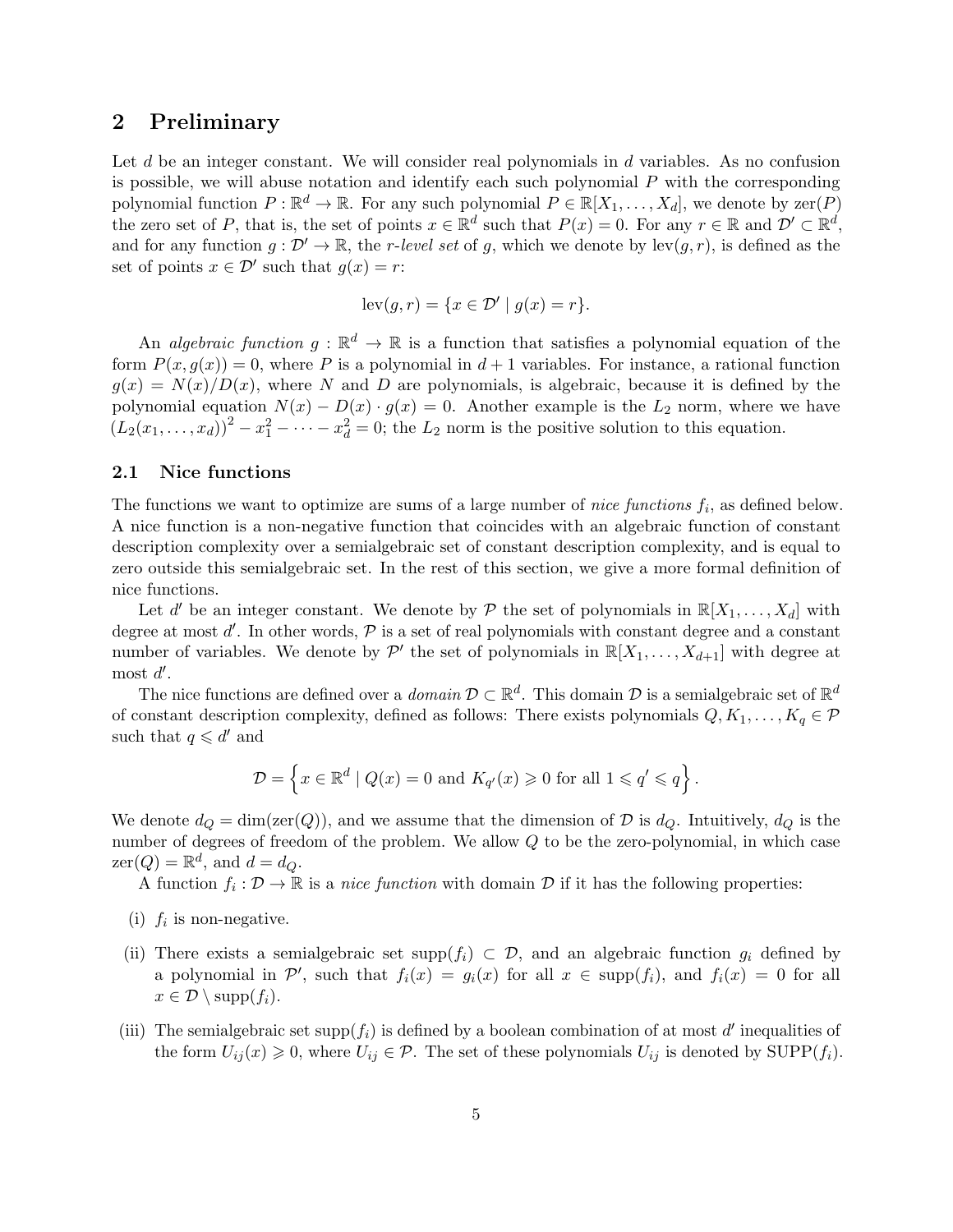

Figure 3: Two nice functions  $f_1$  and  $f_2$  over a domain D. The value of  $f_1$  outside supp( $f_1$ ) is 0. Note that  $\text{supp}(f_1)$  and  $\text{supp}(f_2)$  may partially overlap.

(iv) The restriction of  $f_i$  to supp $(f_i)$  is continuous.

We call supp $(f_i)$  the *support* of  $f_i$ . Our definition allows  $f_i$  to be discontinuous at the boundary of supp $(f_i)$ . Figure 3 illustrates our definition of nice functions.

#### 2.2 Algorithms for arrangements

The arrangement of a collection of surfaces in  $\mathbb{R}^d$  is the decomposition of  $\mathbb{R}^d$  into maximal connected cells of dimension  $0, \ldots, d$  induced by these surfaces [15, 25]. For instance, the arrangement of a collection of curves in  $\mathbb{R}^2$  consists of vertices, which are endpoints or intersection points between two curves, edges, which are curve segments lying between two consecutive vertices, and faces, which are connected components of the complement of the union of the curves.

We need to be able to sample a point in each cell of an arrangement of level sets of nice functions. All these functions will have the same domain  $D$ , so we will only consider arrangements of level sets on the fixed algebraic hypersurface  $zer(Q)$ . To achieve this, we use the algorithm below by Basu, Pollack, and Roy. The statement is adapted to our notations, and our special case where the degrees and the number of variables are less than a constant.

Let S be a set of s polynomials in P. We denote by  $\text{arr}(\mathcal{S})$  the arrangement over  $\text{zer}(Q)$  of the zero sets of all the polynomials in  $S$ .

**Theorem 1** ([9]) We can compute in time  $O(s^{d_Q+1})$  a set of  $O(s^{d_Q})$  points, such that each cell of  $\text{arr}(\mathcal{S})$  contains at least one point of this set.

We will also use a related result of Basu, Pollack and Roy [10, Algorithm 14.9], which allows to minimize or maximize a nice function over a semialgebraic sets. Again, the formulation is adapted to our special case, where the degree and number of variables are constant.

**Theorem 2** ([10]) We can compute in time  $O(s^{2d+1})$  the minimum and the maximum of a nice function over a semialgebraic set defined by s polynomials in P.

The algorithm in Theorem 1 does not compute the entire structure of the arrangement  $\text{arr}(\mathcal{S})$ : it only samples one point in each cell. We will need to compute this structure in order to improve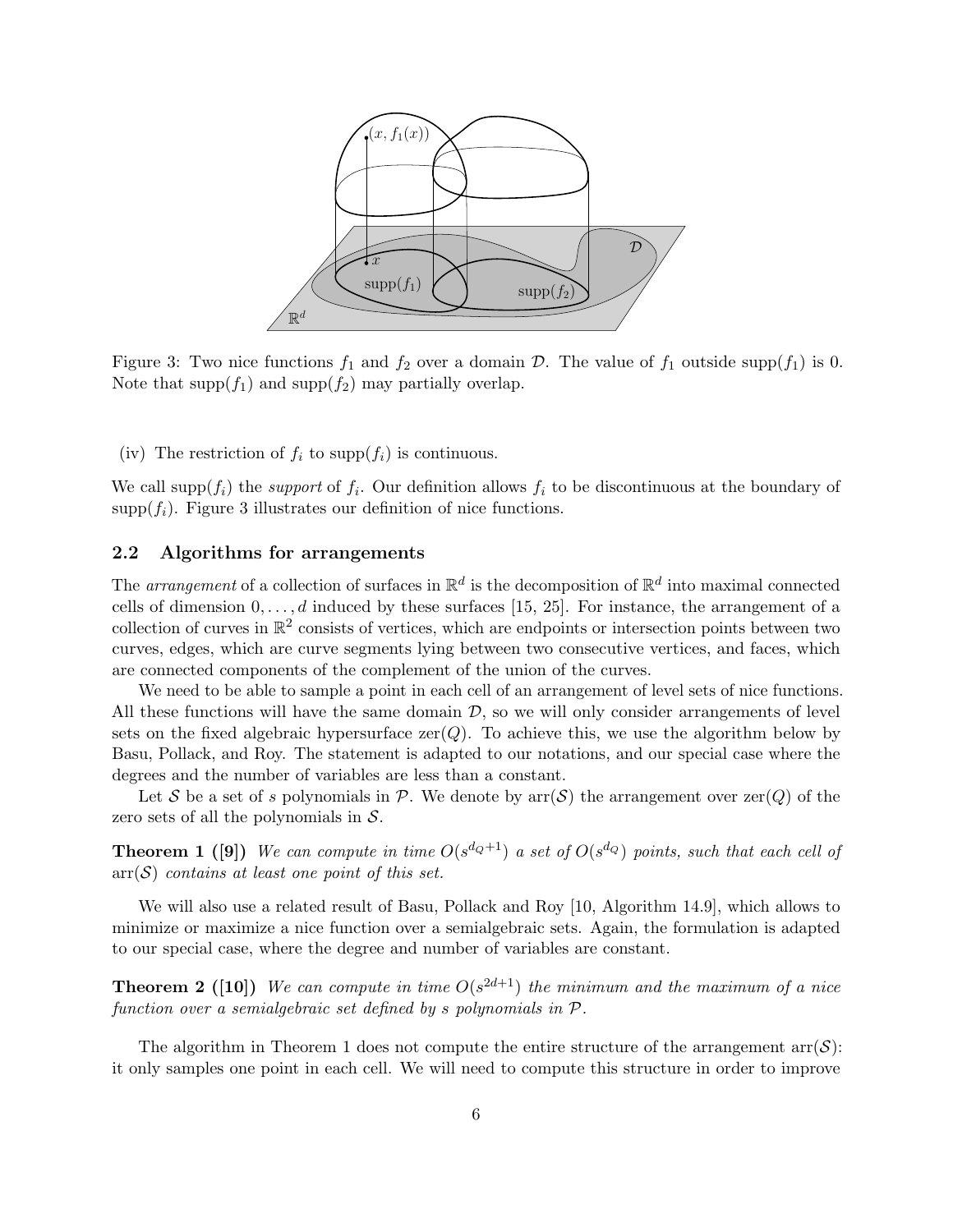the time bounds of our approximation schemes in low dimension. More precisely, we will compute a vertical decomposition of  $\ar(S)$ , which is a refinement of  $\ar(S)$  into a collection of constant description complexity cells [15].

In two dimensions, this vertical decomposition has complexity  $\Theta(s^2)$  [15], and it can be computed in optimal  $O(s^2)$  time [6] using an algorithm by Amato, Goodrich, and Ramos.

**Theorem 3 ([6])** When  $d = 2$ , the vertical decomposition of  $\text{arr}(\mathcal{S})$  has size  $O(s^2)$ , and it can be computed in  $O(s^2)$  time.

In three dimensions, the complexity of  $\text{arr}(\mathcal{S})$  is  $\Theta(s^3)$ , but the best known upper bound on the complexity of its vertical decomposition is slightly higher: it is  $O(s^3\beta(s))$  where  $\beta(s)$  is a very slowly growing function related to the inverse Ackermann function. More precisely,  $\beta(s) = \lambda(s)/s$  where  $\lambda(s)$  is the maximum length of a Davenport-Schinzel sequence of order  $O(1)$  with s symbols [15]. We compute  $\arcsin(\mathcal{S})$  using an algorithm by Shaul and Halperin [26], which gives the following bounds. (Although the article by Shaul and Halperin focuses on arrangements of triangles, they mention that their technique handles well-behaved surface patches as well, within the same asymptotic time bound.)

**Theorem 4 ([26])** When  $d = 3$ , the vertical decomposition of  $\text{arr}(\mathcal{S})$  has size  $O(s^3\beta(s))$ , and it can be computed in  $O(s^3 \log(s) \beta(s))$  time.

Finally, in four dimensions, we use a result of Koltun [18]:

**Theorem 5** ([18]) When  $d = 4$ , and for any  $\varepsilon' > 0$ , the vertical decomposition of  $\ar(S)$  has size  $O(s^{4+\varepsilon'}),$  and can be computed in time  $O(s^{4+\varepsilon'}).$ 

#### 2.3 Models of computation

We use the real-RAM model of computation [24], which is the standard model in computational geometry. As in previous work on computing arrangements [18, 25] of algebraic surfaces, we assume that we can decide semialgebraic sets of constant description complexity in constant time; this corresponds to basic geometric predicates for deciding the existence of vertices, edges, and faces, and finding their relative position. We assume that, when such a semialgebraic set is non-empty, we can compute a point inside this set in constant time.

The model above assumes infinite precision arithmetic. A more realistic model that accounts for the bit-complexity of the input numbers can also be used in the algorithms by Basu, Pollack, and Roy (theorems 1 and 2). In this model, the input numbers are  $\tau$ -bits integers, and the running time depends on  $\tau$ . Our results still hold in this model in the sense that we still obtain FPTAS for all the problems we mention, but the running time may increase by a polynomial factor in  $\tau$ , n, and  $1/\varepsilon$ .

# 3 Optimizing a sum of algebraic functions

In this section, we give FPTAS for the problem of optimizing a sum of nice functions. We first consider the maximization problem in arbitrary fixed dimension (Section 3.1 and 3.2), then we give an improved algorithm in dimension 2 to 4 (Section 3.2), and finally, we give minimization algorithms (Section 3.4.)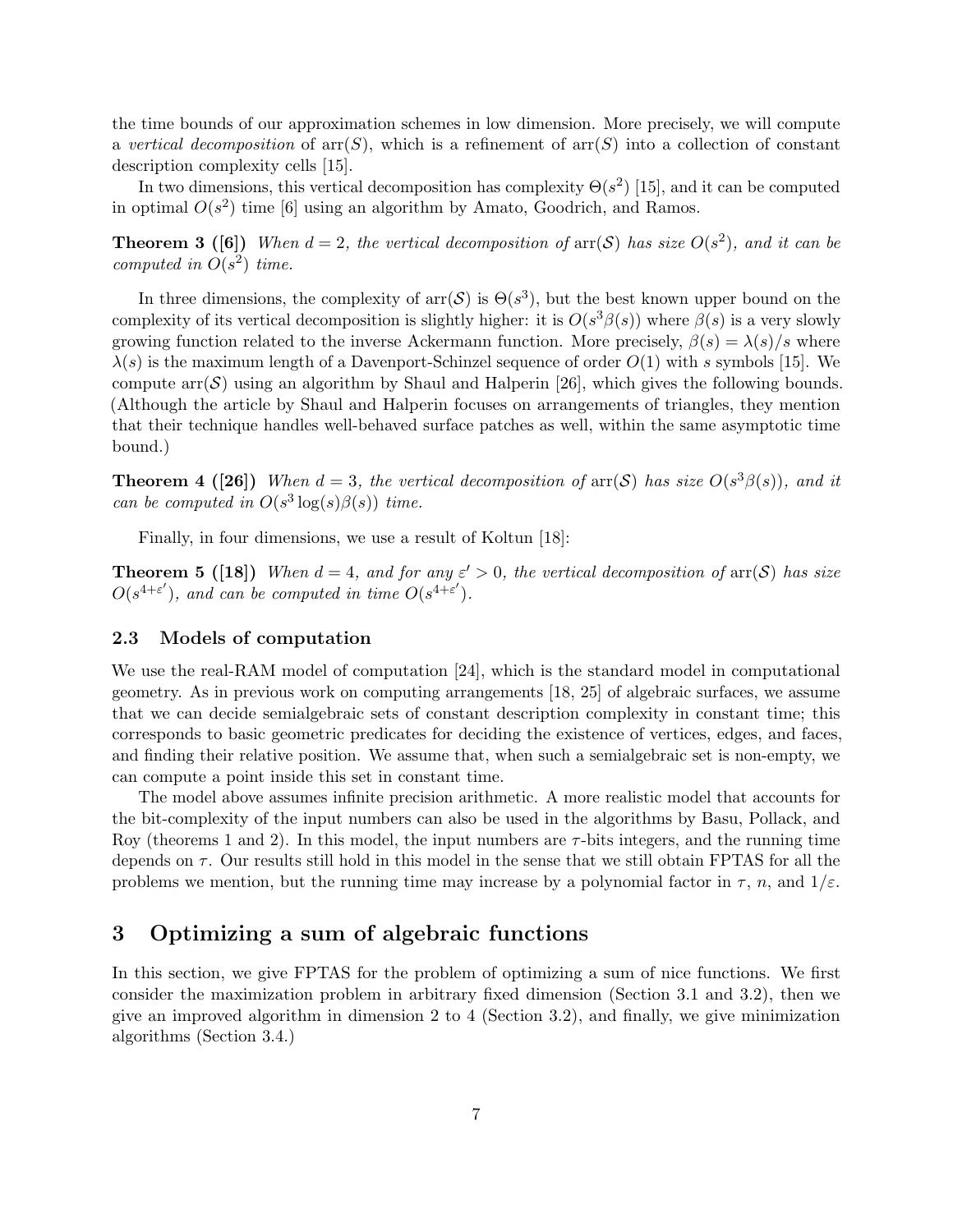#### 3.1 Maximizing a sum of algebraic functions

We consider the problem of maximizing a sum of nice functions in arbitrary fixed dimension. As we mentioned in Section 2, we will try to maximize this sum over a semialgebraic subset  $D$  of  $\mathbb{R}^d$ . Our result is the following:

**Theorem 6** Let  $\varepsilon \in (0,1)$  and let m be a positive integer. Let  $\mathcal{D} \subset \mathbb{R}^d$  be a  $d_Q$ -dimensional domain, and let  $f = \sum_{i=1}^m f_i$  be a sum of m functions  $f_i : \mathcal{D} \to \mathbb{R}$ , where each  $f_i$  is a bounded, nice function. (See Section 2.1.) Then we can compute a point  $x_{\varepsilon} \in \mathcal{D}$  such that  $\max_{\mathcal{D}} f \leqslant (1+\varepsilon) \cdot f(x_{\varepsilon})$  in time  $O\left(\left(\frac{m}{\varepsilon}\right)^{d_{Q}+1}\log^{d_{Q}+1}\left(\frac{m}{\varepsilon}\right)\right)$ .

We now prove Theorem 6. We can compute the maximum  $\max_{\mathcal{D}} f_i$  of each function  $f_i$  in constant time using Theorem 2. So we compute all these maxima in  $O(m)$  time. If max $D f_i = 0$  for some *i*, then  $f_i(x) = 0$  for all x, so we discard  $f_i$ . Then we compute in time  $O(m)$  the maximum M of these maxima, that is,  $M = \max_i (\max_{D} f_i)$ .

Remember that each function  $f_i$  coincides with an algebraic function  $g_i$  over its support supp $(f_i)$ . (See Section 2.1.) We build a collection of polynomials whose zero sets give an accurate discretization of the problem. More precisely, we construct a set S of polynomials, such that for any  $S \in \mathcal{S}$ , its zero set zer(S) is a level set of a function  $g_i$ , or S is a polynomial in SUPP( $f_i$ ), or S is one of the polynomials  $K_1, \ldots, K_q$  defining  $\mathcal{D}$ .

We now describe which polynomials are inserted into S for each function  $f_i$ . Let  $\alpha = \varepsilon/C_\alpha$ , where  $C_{\alpha}$  is a large enough constant, to be specified later. Let k be the positive integer such that

$$
\frac{1}{(1+\alpha)^k} \leqslant \frac{\alpha}{m} < \frac{1}{(1+\alpha)^{k-1}}.\tag{1}
$$

Then we have

$$
k = O\left(\frac{1}{\alpha}\log\left(\frac{m}{\alpha}\right)\right). \tag{2}
$$

For each  $j \in \{1, ..., k\}$ , we insert a polynomial whose zero set is the level set lev  $(f_i, M/(1+\alpha)^j)$ . Remember that whenever  $f_i(x) \neq 0$ , the function  $f_i$  is given by a polynomial  $P_i \in \mathcal{P}'$  such that  $P_i(x, g_i(x)) = 0$ . So the level set lev  $(f_i, M/(1+\alpha)^j)$  is equal to  $\text{zer}(S_{ij}) \cap \text{supp}(f_i)$ , where  $S_{ij}(x) = P_i(x, M/(1+\alpha)^j)$ . We insert into S the polynomials  $S_{ij}$  for all i, j. We also insert into S the polynomials in SUPP $(f_i)$  for all i. Finally, we insert into S the polynomials  $K_1, \ldots, K_q$ that define D. (See Section 2.1.) By Equation (2), the cardinality of S is  $s = O(m/\alpha \cdot \log(m/\alpha))$ . We apply Theorem 1 to S, and thus we obtain in time  $O(s^{d_Q+1})$  a set E of  $O(s^{d_Q})$  points that meets every cell of the arrangement arr $(S)$ . Since  $\alpha = \Theta(\varepsilon)$ , this time bound can be rewritten  $O((m/\varepsilon)^{d_Q+1}\log^{d_Q+1}(m/\varepsilon))$ . Then we remove from E the points that are not in D; it can be done in constant time per point by checking the sign of the polynomials  $K_1, \ldots, K_q$ .

At this point, we would like to choose  $x_{\varepsilon}$  to be a point  $x \in E$  that maximizes  $f(x)$ . Unfortunately, we do not know how to do it fast enough—this problem is harder than the well-known open problem of comparing two sums of square roots [23]. But in the present case, we only need an approximate answer, and the functions  $f_i$  have constant description complexity, so it is reasonable to assume that their values can be approximated well enough using standard numerical algorithms. Thus, for the rest of this proof, we will assume that we have found the point  $x_{\varepsilon}$  in E that maximizes f. For sake of completeness, we present in Section 3.2 a way of resolving this issue, with an explicit construction of an approximation  $\hat{f}$  of f over  $E$ .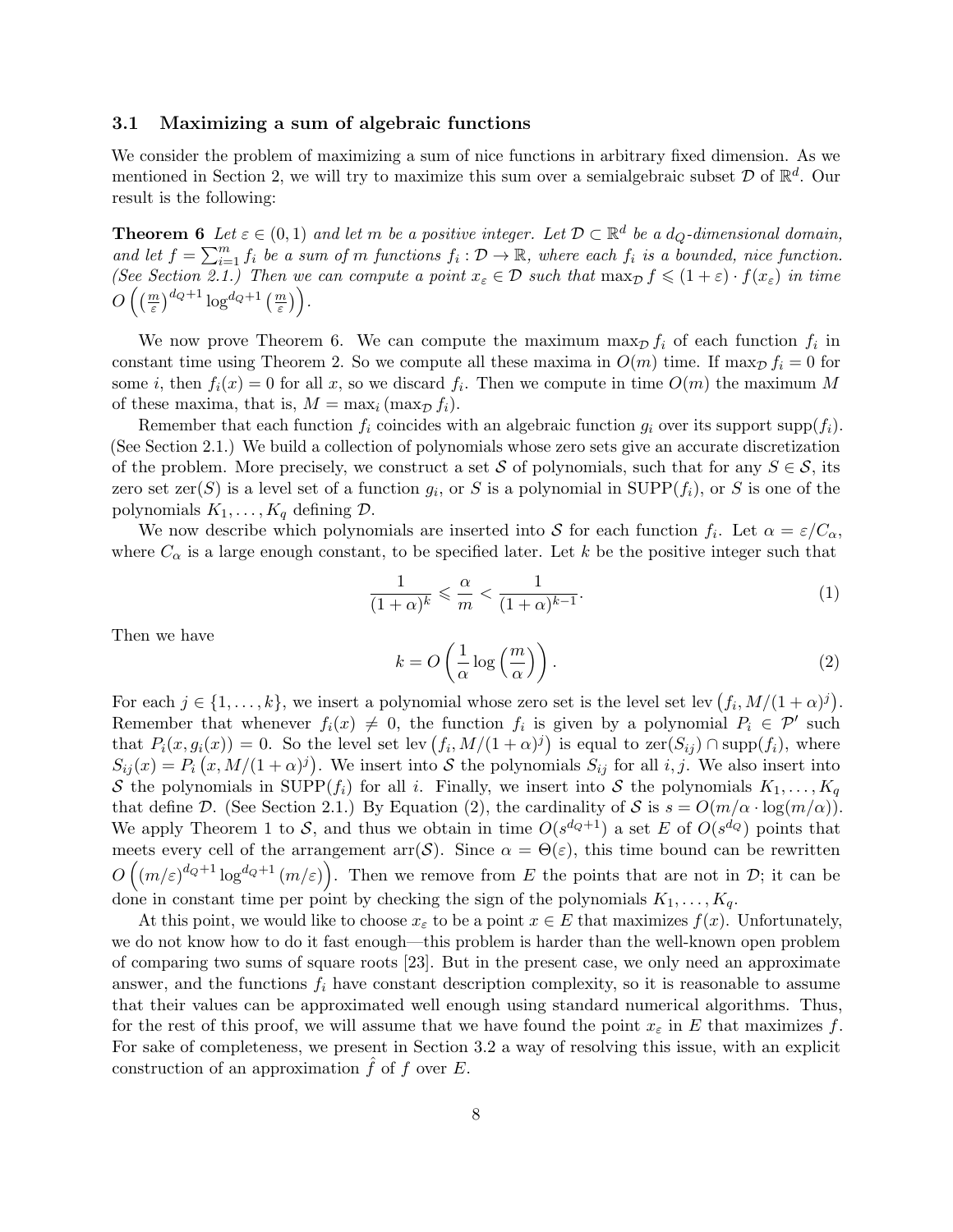So our algorithm returns  $x_{\varepsilon}$  such that  $f(x_{\varepsilon}) = \max_E f$ . It remains to prove that this algorithm is correct. Let  $x^* \in \mathcal{D}$  be an optimal point, that is, a point such that  $f(x^*) = \max_{\mathcal{D}} f$ . We want to prove that  $f(x^*) \leq (1+\varepsilon)f(x_{\varepsilon})$ . Let C denote the cell of  $arr(\mathcal{S})$  that contains  $x^*$ . As the polynomials  $K_1, \ldots, K_q$  that define  $\mathcal D$  are in  $\mathcal S$ , this cell  $\mathcal C$  is contained in  $\mathcal D$ . Then there exists a point  $x_e \in E \cap \mathcal C$ . We first need the following lemma:

**Lemma 7** For any  $i \in \{1, ..., m\}$ , we have  $f_i(x^*) \leq \alpha \frac{M}{m} + (1 + \alpha) f_i(x_e)$ .

**Proof:** If  $f_i(x^*) \le \alpha M/m$ , then this lemma holds trivially. So we assume that  $\alpha M/m < f_i(x^*)$ . By Equation 1, we have  $M/(1+\alpha)^k \leq \alpha M/m$ . Thus,  $M/(1+\alpha)^k < f_i(x^*)$ , so there exists  $j \in \{1, \ldots, k\}$ such that  $M/(1+\alpha)^j < f_i(x^*) \le M/(1+\alpha)^{j-1}$ . Since  $x^*$  and  $x_e$  lie in the same cell  $\mathcal C$  of  $\text{arr}(\mathcal S)$ , there exists a continuous path  $\gamma$  from  $x^*$  to  $x_e$  within C. As  $x^* \in \text{supp}(f_i)$ , and  $\text{SUPP}(f_i) \subset \mathcal{S}$ , the path  $\gamma$  cannot leave supp $(f_i)$ . The level sets lev $(f_i, M/(1+\alpha)^j)$  and lev $(f_i, M/(1+\alpha)^{j-1})$ are the zero sets of  $S_{ij}$ ,  $S_{i(j-1)}$  restricted to supp $(f_i)$ , thus  $\gamma$  cannot cross these level sets. As  $f_i$ restricted to supp $(f_i)$  is continuous, it implies that  $M/(1+\alpha)^j < f_i(x_e) \leq M/(1+\alpha)^{j-1}$ , and thus  $f_i(x^*)/f_i(x_e) < 1 + \alpha.$ 

Lemma 7 implies that  $f(x^*) \le \alpha M + (1 + \alpha) f(x_e)$ . Since  $M \le f(x^*)$  and  $f(x_e) \le f(x_{\varepsilon})$ , we get

$$
(1 - \alpha)f(x^*) \leq (1 + \alpha)f(x_{\varepsilon}).
$$
\n(3)

We choose  $C_{\alpha} = 3$ , and thus  $\alpha = \varepsilon/3$ . It implies that  $f(x^*) \leq (1 + \varepsilon)f(x_{\varepsilon})$ , which completes the proof of Theorem 6.

#### 3.2 Approximating a sum of algebraic functions

In this section, we show how to resolve the problem mentioned in the proof of Theorem 6: we may not be able to find the point  $x_{\varepsilon}$  in E that maximizes f. To remedy this, we approximate f by a function  $f$  as follows. This approximation  $f$  also allows us to obtain a faster algorithm in low dimension. (See Section 3.3.)

We first consider each function  $f_i$  separately, for each  $x \in E$ . If  $f_i(x) \leq \alpha M/m$ , then we set  $f_i(x) := 0$ . Otherwise, as  $f_i$  has constant description complexity, we can find in time  $O(k)$  the index  $j_i \in [1, k]$  such that  $M/(1+\alpha)^{j_i} < f_i(x) \leq M/(1+\alpha)^{j_{i-1}}$ . Then our approximation of  $f_i(x)$  is  $\hat{f}_i(x) := M/(1+\alpha)^{j_i}.$ 

We compute  $\hat{f}(x) := \sum_{i=1}^m \hat{f}_i(x)$  for each  $x \in E$ . For any  $i \in \{1, \ldots, m\}$ , we have  $f_i(x) \leq$  $\alpha M/m + (1 + \alpha) \hat{f}_i(x)$ , so by summing up over all *i*, we obtain

$$
f(x) - \alpha M \leqslant (1 + \alpha)\hat{f}(x). \tag{4}
$$

Another property of  $\hat{f}$  is that

$$
\hat{f}(x) \leqslant f(x). \tag{5}
$$

Instead of returning the point  $x_{\varepsilon}$ , our modified algorithm returns the point  $\hat{x}_{\varepsilon}$  such that  $\hat{f}(\hat{x}_{\varepsilon}) = \max_E \hat{f}$ . Then  $\hat{f}(x_{\varepsilon}) \leq \hat{f}(\hat{x}_{\varepsilon})$ , and thus by Equation (4), we have

$$
f(x_{\varepsilon}) - \alpha M \leq (1 + \alpha) \hat{f}(x_{\varepsilon}) \leq (1 + \alpha) \hat{f}(\hat{x}_{\varepsilon}),
$$

so Equation (3) yields

$$
(1 - \alpha)f(x^*) - \alpha(1 + \alpha)M \leq (1 + \alpha)^2 \hat{f}(\hat{x}_\varepsilon).
$$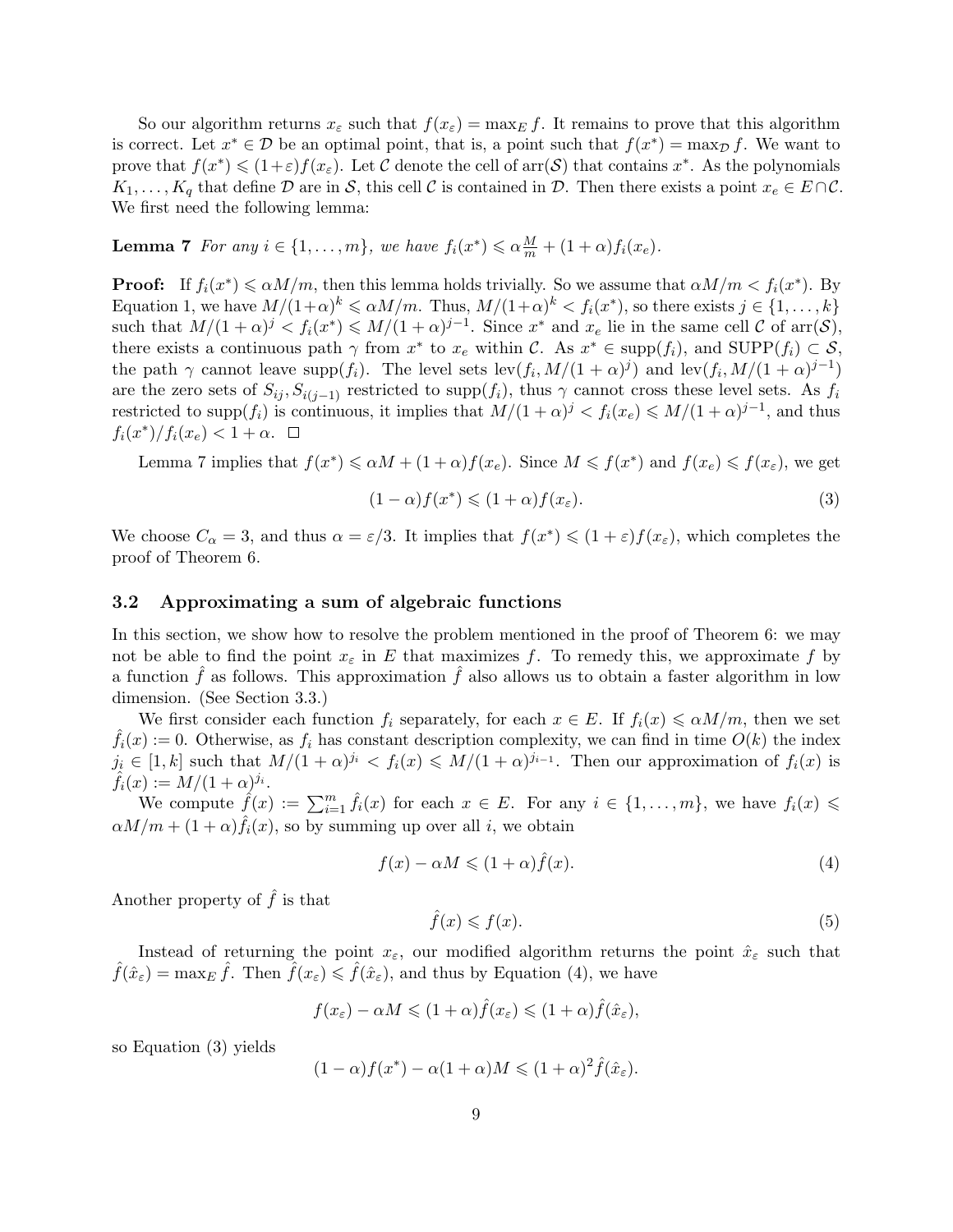As  $M \leqslant f(x^*)$ , we obtain

$$
(1 - 2\alpha - \alpha^2) f(x^*) \leq (1 + \alpha)^2 \hat{f}(\hat{x}_\varepsilon).
$$

and thus by Equation (5)

$$
(1 - 2\alpha - \alpha^2) f(x^*) \leq (1 + \alpha)^2 f(\hat{x}_\varepsilon).
$$

Choosing  $C_{\alpha} = 7$ , and thus  $\alpha = \varepsilon/7$ , we conclude that  $f(x^*) \leq (1 + \varepsilon)f(\hat{x}_{\varepsilon})$ , which proves that this modified algorithm is correct.

We still need to check that computing  $\hat{f}(x)$  at each point of E does not make our time bound worse. As the cardinality of E is  $O((m/\varepsilon)^{d_Q} \log^{d_Q}(m/\varepsilon))$ , and  $k = O((1/\varepsilon) \log(m/\varepsilon))$ , it takes

$$
O\left((m/\varepsilon)^{d_Q+1}\log^{d_Q+1}(m/\varepsilon)\right)
$$

time to compute  $\hat{f}(x)$  for all  $x \in E$ , which is the time bound of Theorem 6.

#### 3.3 Improved algorithm in low dimension

In this section, we present an algorithm for maximizing a sum of nice functions with a better running time than the previous algorithm from Theorem 6, when  $d \leq 4$  and  $d = dQ$ . The function  $\beta$  in the statement below is a very slowly growing function related to the inverse Ackermann function, as in Theorem 4.

**Theorem 8** Let  $\varepsilon \in (0,1)$  and let m be a positive integer. Let  $\mathcal{D} \subset \mathbb{R}^d$ , and let  $f = \sum_{i=1}^m f_i$  be a sum of m functions  $f_i: \mathcal{D} \to \mathbb{R}$ , where each  $f_i$  is a bounded, nice function. (See Section 2.1.) Then we can compute a point  $x_{\varepsilon} \in \mathcal{D}$  such that  $\max_{\mathcal{D}} f \leqslant (1+\varepsilon) \cdot f(x_{\varepsilon})$  in time  $O\left(\left(\frac{m}{\varepsilon} \log \frac{m}{\varepsilon}\right)^2\right)$  when  $d = 2$ , in time  $O\left(\left(\frac{m}{\varepsilon}\right)^3 \log^4\left(\frac{m}{\varepsilon}\right) \right.$   $\beta\left(\frac{m}{\varepsilon}\right)\right)$  when  $d = 3$ , and  $O\left(\left(\frac{m}{\varepsilon} \log \frac{m}{\varepsilon}\right)^{4+\varepsilon'}\right)$  for any  $\varepsilon' > 0$  when  $d=4.$ 

The proof of this theorem is an extension of the proof of Theorem 6. We build the same set  $S$  of  $O(\frac{m}{\varepsilon})$  $\frac{n}{\varepsilon}$  log  $\frac{m}{\varepsilon}$ ) polynomials as in Theorem 6. Instead of using the algorithm from Theorem 1 to sample a point in each cell of  $\arr(\mathcal{S})$ , we compute the vertical decomposition V of  $\arr(\mathcal{S})$  using Theorem 3 (resp. Theorem 4, Theorem 5) when  $d = 2$  (resp.  $d = 3, d = 4$ ). The time bound for computing V dominates the running time of our algorithm, and is as stated in Theorem 8.

The *incidence graph* G of this vertical decomposition V is a graph whose nodes are the cells of V, and such that two nodes of G are connected by an arc when the two corresponding cells  $C_1, C_2$ are incident [15], that is, when  $C_1$  is a maximal subcell of  $C_2$  or  $C_2$  is a maximal subcell of  $C_1$ . The algorithms from theorems 3, 4, and 5 provide this incidence graph, whose size is proportional to the size of  $\mathcal V$ .

We obtain a graph  $\mathcal{G}'$  by removing from  $\mathcal G$  the nodes that correspond to cells of  $\mathrm{arr}(\mathcal{S})$  that are outside  $D$ , and removing the edges adjacent to these nodes. This new graph  $\mathcal{G}'$  may have several connected components. There is only a constant number of such connected components, because they correspond to cells in  $\arf{a}$  ( $\{Q, K_1, \ldots, K_q\}$ ), and  $q = O(1)$ . In the following, we consider one of these connected components  $\mathcal{G}''$ .

We traverse  $\mathcal{G}''$ , starting at an arbitrary node, and visiting each node at least once. (For instance, using depth-first search.) Within each cell of  $\mathcal V$ , the value of the approximation  $\hat f$  of f that we presented in Section 3.2 is fixed, because  $\hat{f}$  only changes when we cross a level set  $lev(f_i, M/(1+\alpha)^j)$ .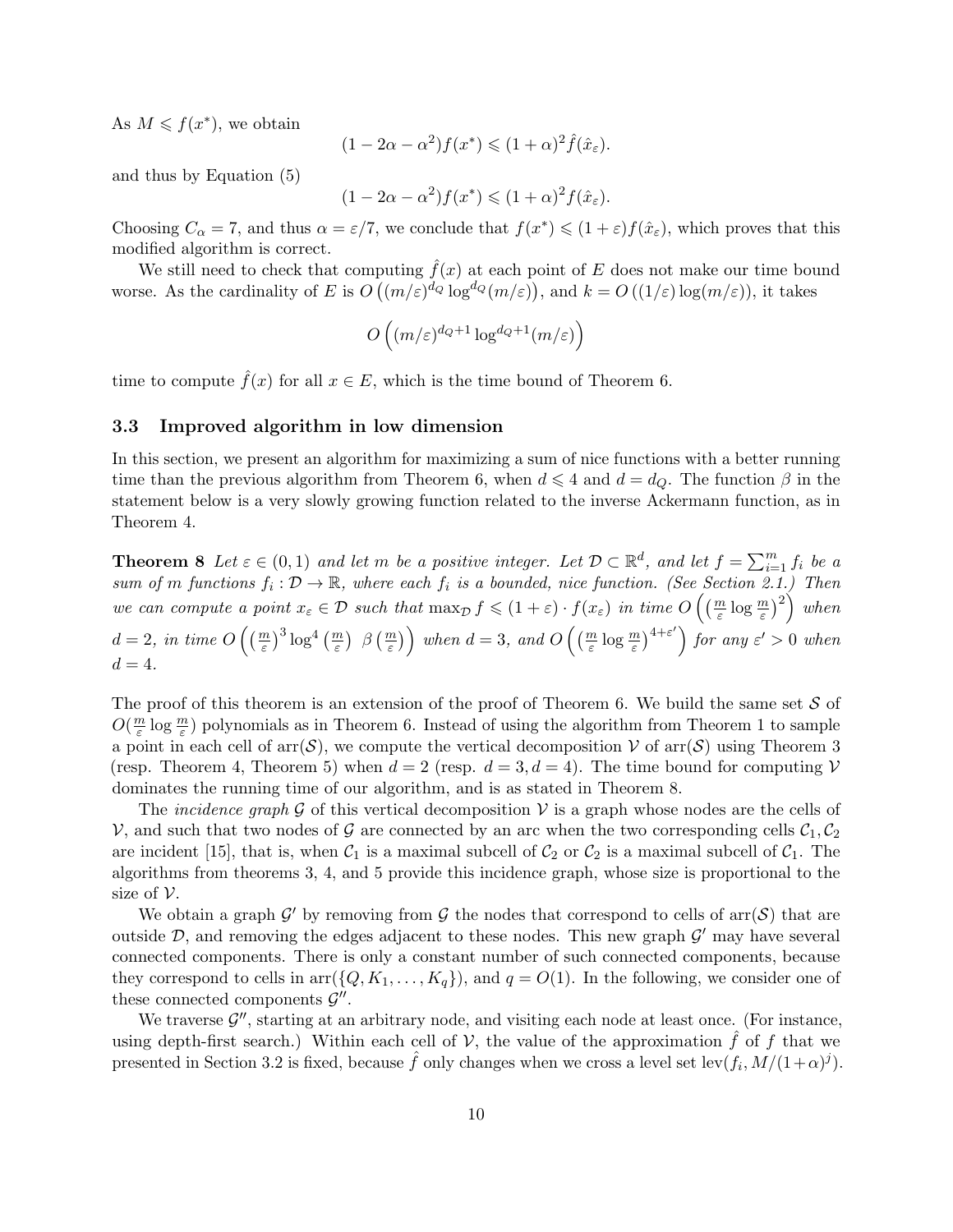So during our traversal of  $\mathcal{G}''$ , we maintain the unique value of  $\hat{f}$  over the cell corresponding to the current node.

We now explain how we maintain this value when we move from a cell  $C_1$  of V to an incident cell  $C_2$ . We use the same general position assumptions for our level sets as in previous work on vertical decompositions [15, 18, 25]. As argued in these works, it does not incur any real loss of generality. From these assumptions, when we go from  $C_1$  to  $C_2$ , we enter or we leave a constant number of level sets  $\text{lev}(f_i, M/(1+\alpha)^j)$ , so we only need to update the contribution of a constant number of functions  $f_i$ . These level sets are known from the description of  $C_1$  and  $C_2$ , so we can update the value of  $f$  in constant time.

Thus, we can traverse  $\mathcal{G}''$  and maintain the value of  $\hat{f}$  in the current cell without increasing our time bound—we may only loose a constant factor. During the traversal of the connected components of  $\mathcal{G}'$ , we maintain the largest value of  $\hat{f}$  found so far, as well as an arbitrary point in the corresponding cell. We return this point  $x_{\varepsilon}$  at the end of the traversals.

#### 3.4 Minimizing a sum of algebraic functions

In this section, we present approximation algorithms for the minimization problem. The first one (Theorem 9) is analogous to our maximization algorithm from Theorem 6. The second algorithm (Theorem 11) is an improved version, analogous to the algorithm from Theorem 8.

**Theorem 9** Let  $\varepsilon \in (0,1)$  and let m be a positive integer. Let  $\mathcal{D} \subset \mathbb{R}^d$  be a  $d_Q$ -dimensional domain, and let  $f = \sum_{i=1}^m f_i$  be a sum of m functions  $f_i : \mathcal{D} \to \mathbb{R}$ , where each  $f_i$  is a bounded, nice function. (See Section 2.1.) Then we can compute a point  $x'_{\varepsilon} \in \mathcal{D}$  such that  $f(x'_{\varepsilon}) \leq (1+\varepsilon) \min_{\mathcal{D}} f$  in time  $O\left(m^{2d-2+\varepsilon'}+\left(\frac{m}{\varepsilon}\right)^{d_{Q}+1}\log^{d_{Q}+1}\left(\frac{m}{\varepsilon}\right)\right)$  for any  $\varepsilon' > 0$ .

The proof of Theorem 9 is similar to the proof of Theorem 6; the main difference is the following. In the maximization problem, our discretization uses level sets of the form  $f_i = M/(1 + \alpha)^j$ , where M is the maximum of all functions  $f_i$ . Intuitively, this approach works because M is an m-factor approximation of the optimal value. For the minimization problem,  $M$  does not provide any useful information—some functions  $f_i$  might take large values, when the minimum value of f is much smaller. So instead of using  $M$  to construct our level sets, we will use  $H$ , which is the height of the lowest point on the upper envelope of the functions  $f_i$ . The minimum of f is between H and  $mH$ , so it also gives a factor- $m$  approximation. On the low side, it seems that we need to spend some extra time to compute H, while M was trivially obtained in  $O(m)$  time.

We will first show how we compute  $H$ , and then we will complete the proof of Theorem 9.

Computing the lowest point on the upper envelope. The upper envelope of a set of nice functions  $\mathcal{S} = \{f_1, \ldots, f_m\}$  is the set of points  $(x, f_i(x))$  where  $f_i(x) = \max_j f_j(x)$ . Intuitively, the upper envelope is the top part of the arrangement  $\text{arr}(\mathcal{S})$ . Our minimization algorithm will require to compute a lowest point on this upper envelope. In other words, we want to find a point  $x_H \in \mathcal{D}$ that minimizes  $f_i(x_H)$  under the constraint  $f_i(x_H) = \max_j f_j(x)$ . We denote  $H = f_i(x_H)$ . (See Figure 4.)

The algorithm of Theorem 2 allows us to compute  $x_H$  as follows. We handle the contribution of each function  $f_i$  separately. So we consider the set of points  $x \in \mathcal{R}^d$  such that  $f_i(x) \geq f_j(x)$  for all  $j \neq i$ . It is a semialgebraic set defined by  $m - 1$  polynomials in P. So we can find the minimum of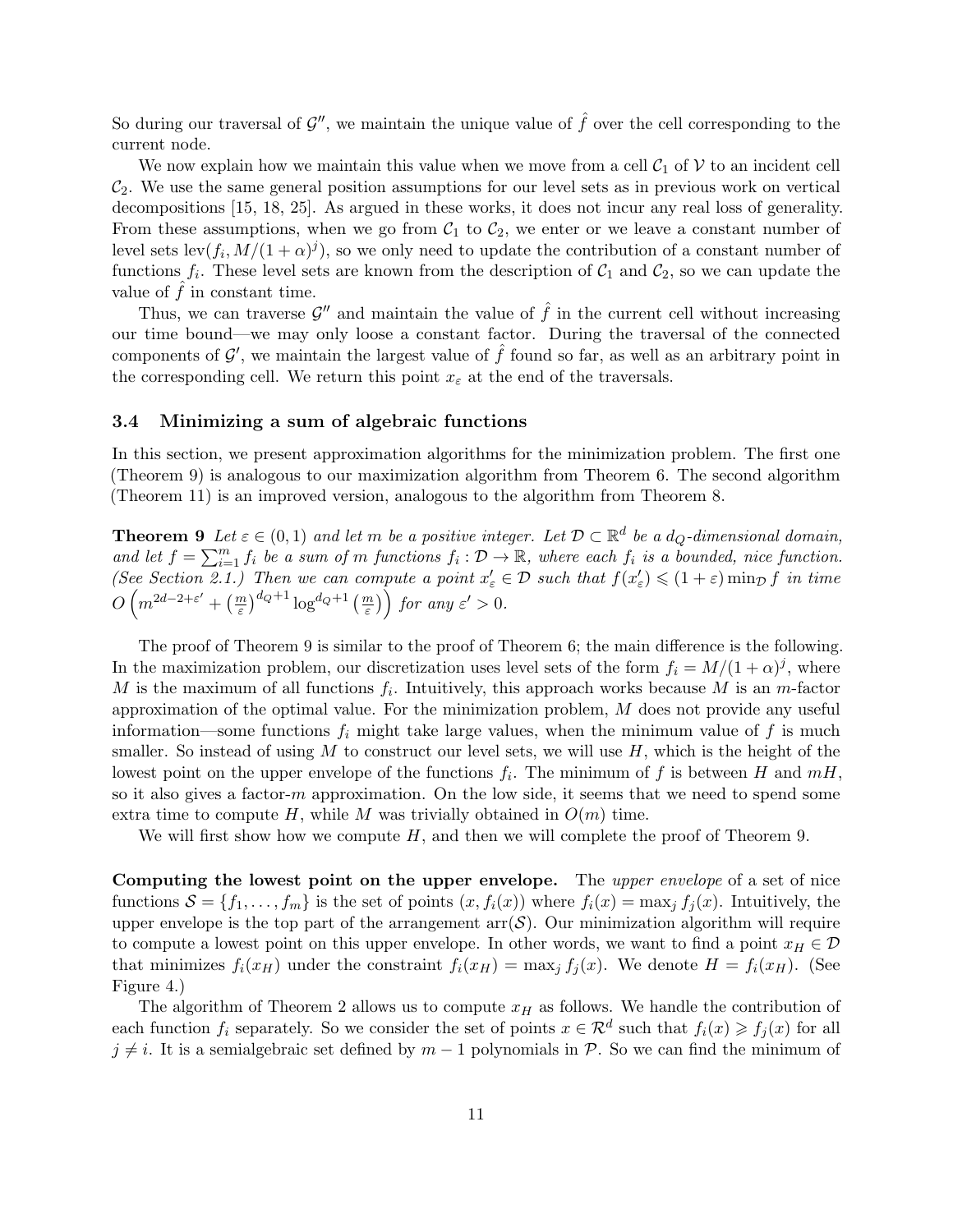

Figure 4: The point lowest point  $(x_H, H)$  on the upper envelope (shaded) of a set of functions.

 $f_i$  over this semialgebraic set in time  $O(m^{2d+1})$ . Then we return the minimum of these values over all  $1 \leq i \leq m$  in time  $O(m^{2d+2})$ .

The approach above for finding  $x_H$  is sufficient to obtain an FPTAS for all our applications; however, we can obtain better time bounds as follows. When  $d = 2$ , we can compute the upper envelope of the functions  $f_i$  in time  $O(m^{2+\varepsilon'})$  for any  $\varepsilon' > 0$ , using the algorithm of Agarwal, Schwarzkopf, and Sharir [1]. Then we consider the maximization diagram in  $\mathbb{R}^2$ , whose cells are the vertical projections of the cells of the upper envelope. We compute a vertical decomposition of this maximization diagram, and within each cell of this vertical decomposition, we apply Theorem 2 to find the lowest point (which takes constant time per cell). Overall, we still get a time bound  $O(m^{2+\varepsilon^{\prime}}).$ 

When  $d \geqslant 3$ , we use Koltun's construction of the vertical decomposition of an arrangement of surfaces [18]. So we obtain the upper envelope of the functions  $f_i$  in time in time  $O(m^{2d-2+\varepsilon'})$  for any  $\varepsilon' > 0$ , and then we obtain  $x_H$  and  $f(x_H)$  within the same time bound. (When  $d = 3$ , it is tempting to use the result of Koltun and Sharir [19] for computing the vertices, edges and 2-faces of the maximization diagram. However, we don't know how to obtain  $x_H$  efficiently from this result, as it does not provide a decomposition into cells of constant description complexity.)

**Proof of Theorem 9.** As in the proof of Theorem 6, we use  $\alpha = \varepsilon/C_{\alpha}$ , for a large enough constant  $C_{\alpha}$ . Let k' be the positive integer such that

$$
\frac{1}{(1+\alpha)^{k'}} \leqslant \frac{\alpha}{m^2} < \frac{1}{(1+\alpha)^{k'-1}}.\tag{6}
$$

Then we have

$$
k' = O\left(\frac{1}{\alpha}\log\left(\frac{m}{\alpha}\right)\right). \tag{7}
$$

We construct a collection  $\mathcal{S}'$  of polynomials as follows. For each function  $f_i$ , and for each integer  $0 \leqslant j \leqslant k'$ , we insert in the set S' the polynomial  $S'_{ij}$  corresponding to the level set  $\text{lev}(f_i, mH/(1+\alpha)^j)$ . We also insert into  $\mathcal{S}'$  the polynomials in SUPP $(f_i)$  for each i. Finally, we insert the polynomials  $K_1, \ldots, K_q$  that define  $\mathcal{D}$ .

Then we proceed as in Theorem 6: we construct a set of points  $E'$  by sampling one point in each cell of  $\text{arr}(\mathcal{S}')$ , we discard the points that are outside  $\mathcal{D}$ , and we return the point  $x'_{\varepsilon}$  that minimizes f over E'. The time bound is the same as in Theorem 6, since our bound on  $k'$  (Equation (7)) is the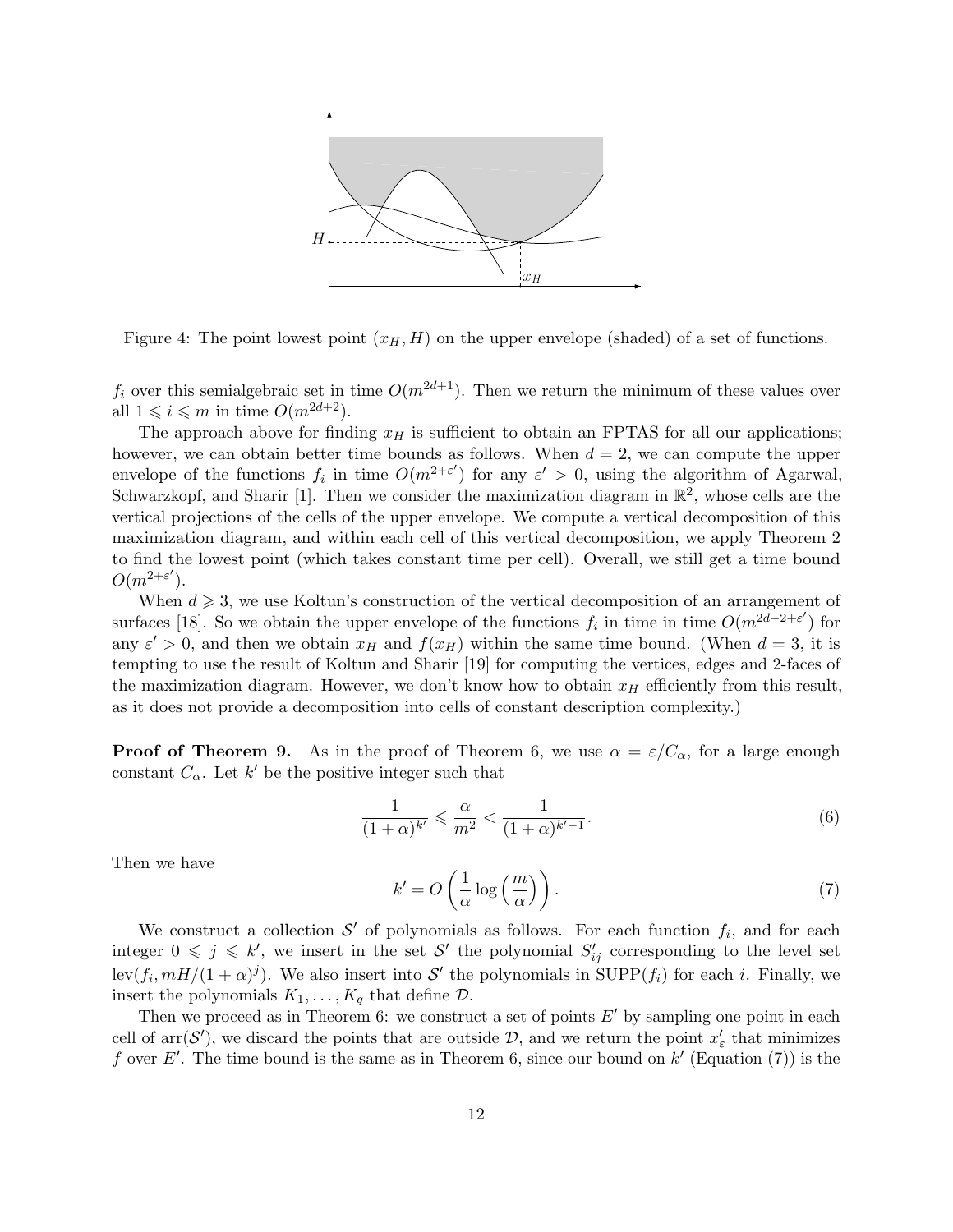same as our bound for k (Equation (2)). We still need to check that  $f(x'_{\varepsilon}) \leq (1+\varepsilon)f(x_*)$ , where  $x_*$ is a point that minimizes  $f$  over  $\mathcal{D}$ .

Let C' denote the cell of  $\text{arr}(\mathcal{S}')$  that contains  $x_*$ . Then there exists a point  $x'_e \in E' \cap C'$ . We first need the following lemma:

**Lemma 10** For any  $i \in \{1, ..., m\}$ , we have  $f_i(x'_e) \leq \alpha \frac{H}{m} + (1 + \alpha) f_i(x_*)$ .

**Proof:** First assume that  $f_i(x_*) \le \alpha H/(1+\alpha)m$ . Then  $f_i(x_*) < mH/(1+\alpha)^{k'}$ . As there is a polynomial in S' corresponding to  $\text{lev}(f_i, mH/(1+\alpha)^{k'})$ , and  $x_*$  lies in the same cell as  $x'_e$ , we also have  $f_i(x'_e) < mH/(1+\alpha)^{k'}$ . By Equation 6, it implies that  $f_i(x'_e) < \alpha H/m$ .

Now assume that  $\alpha H/(1+\alpha)m < f_i(x_*)$ . Then by Equation (6), we have  $mH/(1+\alpha)^{k'+1}$  $f_i(x_*)$ . Since  $f(x_*) \leq mH$ , we also have  $f_i(x_*) \leq mH$ , and thus there exists  $j \in [0, k']$  such that  $mH/(1+\alpha)^{j+1} < f_i(x_*) \leq mH/(1+\alpha)^j$ . As S' contains the polynomial corresponding to the level set  $mH/(1+\alpha)^j$ , it follows that  $f_i(x'_e) \leq mH/(1+\alpha)^j \leq (1+\alpha)f_i(x_*)$ .

Lemma 10 implies that  $f(x'_e) \leq \alpha H + (1+\alpha)f(x_*)$ . Since  $H \leq f(x_*)$  and  $f(x'_\varepsilon) \leq f(x'_e)$ , we get

$$
f(x'_{\varepsilon}) \leqslant (1 + 2\alpha) f(x_*)
$$

We choose  $C_{\alpha} = 2$ , and thus  $\alpha = \varepsilon/2$ . Then  $f(x_{\varepsilon}') \leq (1 + \varepsilon)f(x_*)$ , which completes the proof of Theorem 9.

Improved algorithm in low dimension. For the minimization problem in low dimension, we have the same improvement as we had for the maximization problem using the same approach. So we obtain the following result, by a straightforward modification of the proof of Theorem 8. The time bound  $T$  is the same as in Theorem 9 statement.

**Theorem 11** Let  $\varepsilon \in (0,1)$  and let m be a positive integer. Let  $\mathcal{D} \subset \mathbb{R}^d$ , and let  $f = \sum_{i=1}^m f_i$  be a sum of m functions  $f_i : \mathcal{D} \to \mathbb{R}$ , where each  $f_i$  is a bounded, nice function. (See Section 2.1.) Then for any  $\varepsilon' > 0$ , we can compute a point  $x'_{\varepsilon} \in \mathbb{R}^d$  such that  $f(x'_{\varepsilon}) \leq (1 + \varepsilon) \min_{D} f$  in time  $O\left(m^{2+\varepsilon'} + \left(\frac{m}{\varepsilon}\log\frac{m}{\varepsilon}\right)^2\right)$  when  $d=2, \text{ in time } O\left(m^{4+\varepsilon'} + \left(\frac{m}{\varepsilon}\right)^3\log^4\left(\frac{m}{\varepsilon}\right) \right.$   $\beta\left(\frac{m}{\varepsilon}\right)\right)$  when  $d=3, \text{ and}$ in time  $O\left(m^{6+\varepsilon'} + \left(\frac{m}{\varepsilon} \log \frac{m}{\varepsilon}\right)^{4+\varepsilon'}\right)$  when  $d=4$ .

### 4 Geometric applications

In this section, we give seven geometric applications of our FPTAS for optimizing sums of algebraic functions. The first one (Section 4.1) is a straightforward application to a  $L_1$  sphere-fitting problem. The next application (Section 4.2) is to the problem of maximizing the overlap of two polyhedra under rigid motions. Then, we give an improved algorithm for the 2D case, where we want to maximize the area of overlap of two polygons under rigid motions (Section 4.3). The fourth application (Section 4.4) is the problem of finding the largest axially-symmetric subset of an input polygon. The fifth (Section 4.5) is the problem of minimizing the volume of the symmetric difference of two polyhedra under rigid motions. The sixth (Section 4.6) is on finding an optimal ray that hits a target region of a weighted subdivision. The last application (Section 4.7) is on computing the smallest star-shaped polygon containing an input polygon.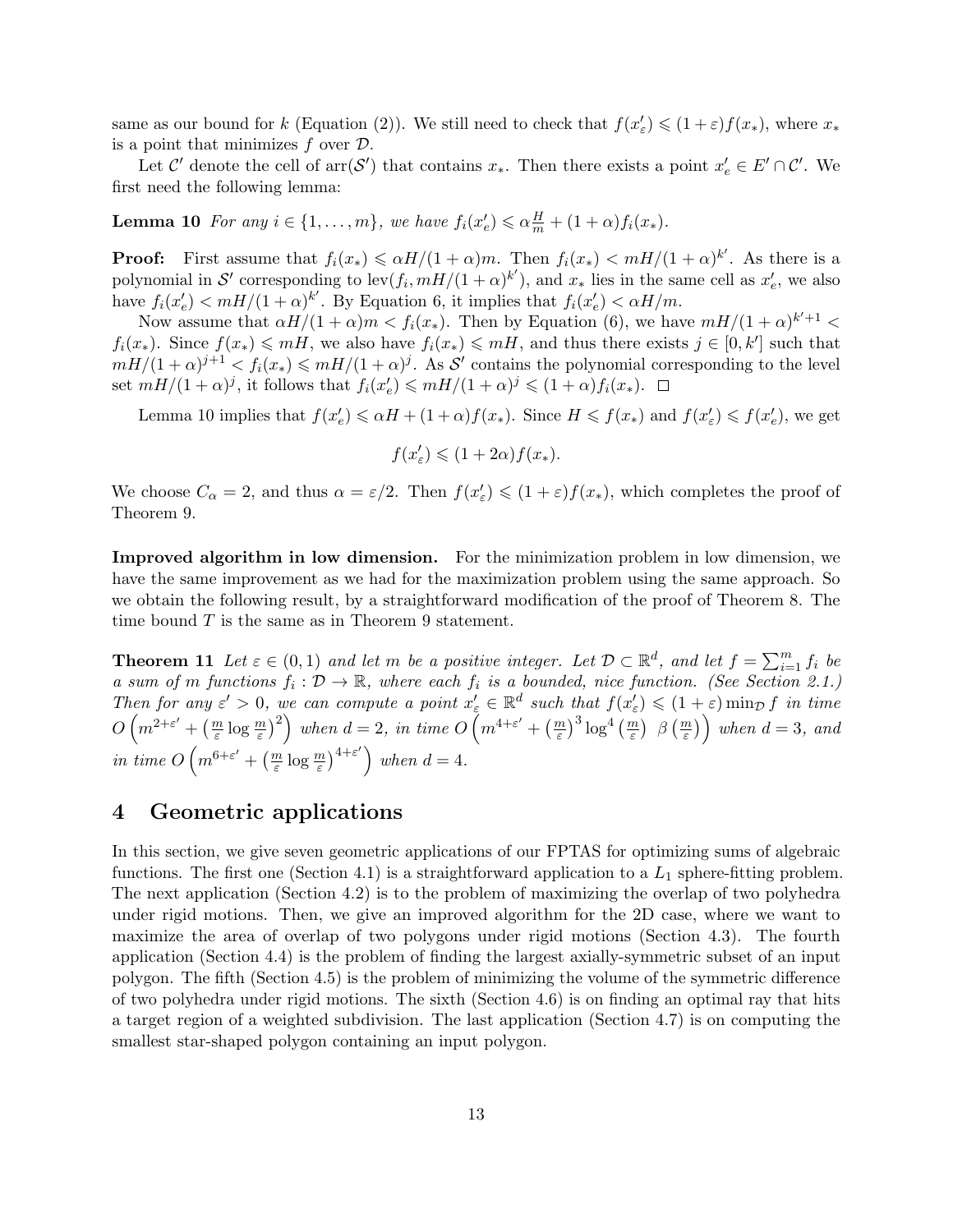

Figure 5:  $L_1$  shape fitting. We want to minimize  $d(p_1, C) + d(p_2, C) + d(p_3, C)$ .

#### 4.1  $L_1$  shape fitting

We consider the following shape fitting problem. Let  $\delta \geq 2$  be a fixed integer. We are given a set  $\Pi$ of n points in  $\mathbb{R}^{\delta}$ . For any  $(\delta - 1)$ -sphere  $C \subset \mathbb{R}^{\delta}$ , and any point  $p_i \in \Pi$ , we denote by  $d(p_i, C)$  the Euclidean distance from  $p_i$  to C. Our goal is to find a sphere that minimizes  $\sum_{i=1}^n d(p_i, C)$ .

This problem falls within our framework. To alleviate notation, we only give details on the two dimensional case ( $\delta = 2$ ). Then each circle C is represented by its center  $(x, y)$  and its radius r: it is represented by the point  $(x, y, r) \in \mathbb{R}^3$ . For each i, we denote  $p_i = (x_i, y_i)$ . (See Figure 5.) When  $r \geq 0$ , we set  $f_i(x, y, r) = d(p_i, C)$ , and thus

$$
f_i(x, y, r) = \left| \sqrt{(x - x_i)^2 + (y - y_i)^2} - r \right|.
$$

Our goal is to minimize over all  $x, y$ , and all  $r \geqslant 0$ , the function  $f(x, y, r) = \sum_i f_i(x, y, r)$ . So we choose the domain  $\mathcal{D} = \{(x, y, r) \in \mathbb{R}^3 \mid r \geq 0\}$ . (Hence the polynomial Q is the zero polynomial, and  $K_1(x, y, r) = r$ .) Observe that for all  $x, y$  and  $r \ge 0$ , we have  $4r^2[(x-x_i)^2 + (y-y_i)^2] =$  $[(x-x_i)^2 + (y-y_i)^2 + r^2 - f_i(x, y, r)^2]^2$ . So we choose supp $(f_i) = \mathcal{D}$ , and thus  $f_i$  is algebraic over supp $(f_i)$ . Then the function  $f_i$  is a nice function with 3 variables.

We obtain an FPTAS by applying Theorem 9 with  $m = n$  and  $d = d_Q = \delta + 1$ . When  $\delta = 2$  or  $\delta = 3$ , we obtain a better time bound by applying Theorem 11 with  $d = 3$  and  $d = 4$ , respectively.

**Theorem 12** Let  $\delta \geqslant 2$  be a fixed integer. For any  $\varepsilon' > 0$ , there is an  $O\left(n^{2\delta + \varepsilon'} + \left(\frac{n}{\varepsilon}\right)\right)$  $\frac{n}{\varepsilon}$ )<sup>δ+2</sup> log<sup>δ+2</sup>  $\frac{n}{\varepsilon}$ )time,  $(1 + \varepsilon)$ -factor approximation algorithm for the L<sub>1</sub>-sphere fitting problem in  $\mathbb{R}^{\delta}$ . When  $\delta = 2$ , the time bound improves to  $O(n^{4+\varepsilon'} + \left(\frac{n}{\varepsilon}\right))$  $\left(\frac{n}{\varepsilon}\right)^3 \log^4\left(\frac{n}{\varepsilon}\right)$  $\left(\frac{m}{\varepsilon}\right)\beta\left(\frac{m}{\varepsilon}\right)$  for any  $\varepsilon' > 0$ . When  $\delta = 3$ , the time bound improves to  $O(n^{6+\varepsilon'} + (\frac{n}{\varepsilon}))$  $\frac{n}{\varepsilon}\log\frac{n}{\varepsilon}\big)^{4+\varepsilon'}\Big\}$  for any  $\varepsilon' > 0$ .

As we mentioned in the introduction, Har-Peled [16] gave a randomized FPTAS for this problem, with time bound  $O(n + ((1/\varepsilon) \log n)^{O(1)})$ . In 2D, the exponent in the second term of this bound is somewhere between 20 and 60.

#### 4.2 Maximizing the overlap of two polyhedra under rigid motions

In this section, we give an approximation algorithm for finding the maximum volume of overlap of two polyhedra in arbitrary fixed dimension. It is the first FPTAS for this problem. For the special case of convex polyhedra under translation, Ahn, Cheng, and Reinbacher [3] gave an FPTAS in arbitrary fixed dimension. We prove the following: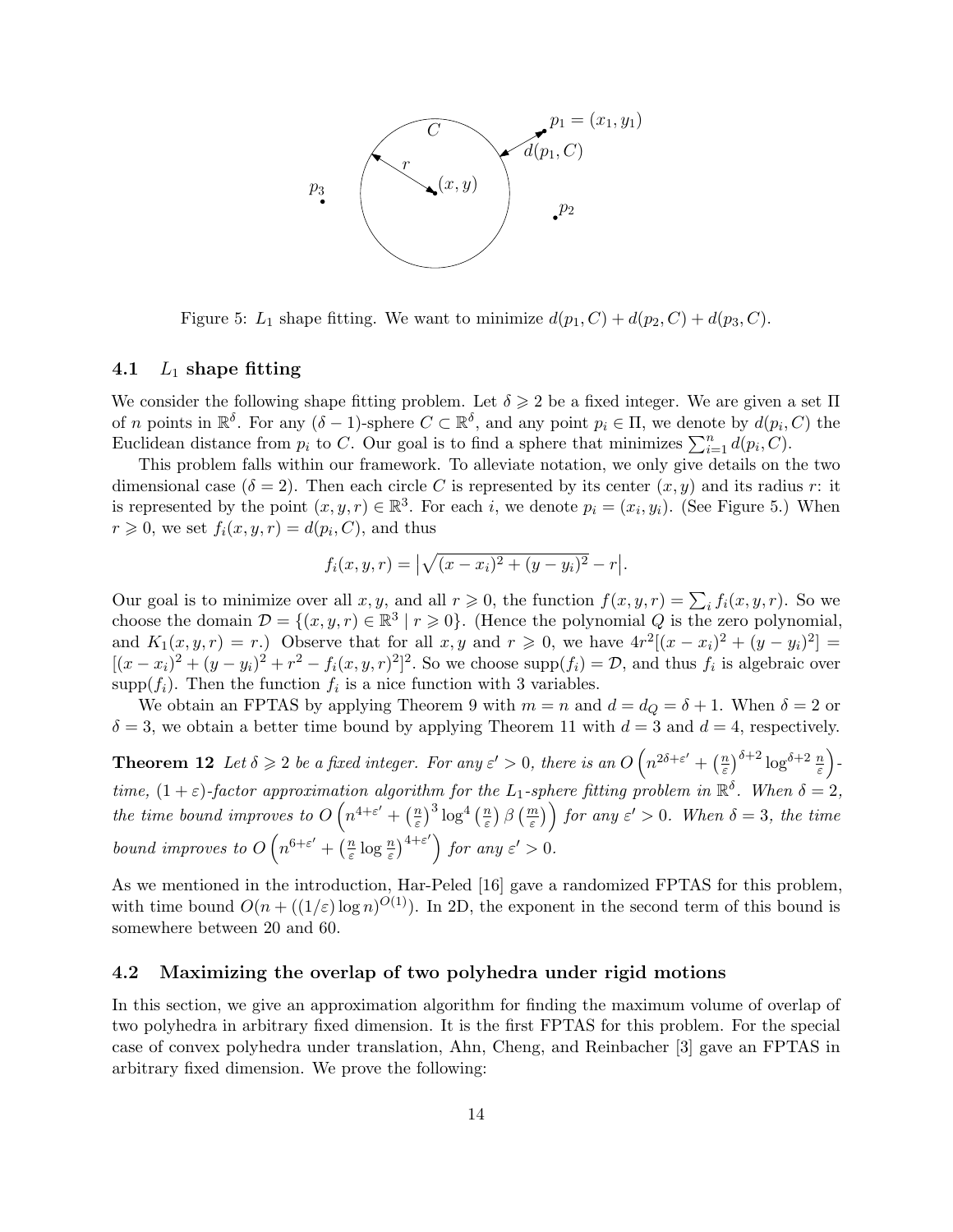

Figure 6: The intersections of  $A_i$  with  $\rho_1 B_j$  and  $\rho_2 B_j$  have the same combinatorial structure, but the intersection with  $\rho_3B_j$  has a different combinatorial structure.

**Theorem 13** Let  $\delta$  be an integer constant, and let  $\varepsilon \in (0,1)$ . Let  $\mathcal{R}$  be the set of rigid motions in  $\mathbb{R}^\delta$ . Let A and B denote two polyhedra in  $\mathbb{R}^\delta$ , given as unions of  $n_a$  and  $n_b$  interior-disjoint simplices, respectively. We can compute a rigid motion  $\rho_{\varepsilon}$  such that  $(1+\varepsilon)|A \cap \rho_{\varepsilon}B| \ge \max_{\rho \in \mathcal{R}} |A \cap \rho B|$  in time  $O\left(\left(\frac{n_a n_b}{\varepsilon}\right)^{\delta'} \log^{\delta'}\left(\frac{n_a n_b}{\varepsilon}\right)\right)$ , where  $\delta' = \delta^2/2 + \delta/2 + 1$ .

**Proof:** A rigid motion  $\rho$  can be specified by a matrix M and a translation vector V, such that for any  $X \in \mathbb{R}^{\delta}$ , we have  $\rho(X) = MX +V$ . (Here points and vectors are represented by column vectors.) Therefore  $\rho$  is specified by  $\delta^2 + \delta$  real parameter, and thus we will apply Theorem 6 with  $d = \delta^2 + \delta$ . However, not all matrix M is the matrix of a rigid motion, and we will find a smaller value for  $d_{Q}$ .

Let  $M = (m_{ij})$  denote a  $\delta$  by  $\delta$  matrix, and let  $V = (v_i)$  be a  $\delta$ -dimensional vector. Then the mapping  $X \mapsto MX + V$  is a rigid motion if and only if  $\det(M) = 1$  and  $M^tM = I$ , where I is the identity matrix. We denote by  $||M^tM - I||_F$  the Frobenius norm of the matrix  $M^tM - I$ , which is the sum of the squares of its coefficients, and we denote  $Q = ||M^tM - I||_F + (\det(M) - 1)^2$ . Then Q is a polynomial in the coefficients  $m_{ij}$  and  $v_j$ , and our mapping is a rigid motion if and only if its coefficients lie in  $zer(Q)$ .

The time bound in Theorem 6 depends on the dimension  $d_Q$  of  $\text{zer}(Q)$ . Here, we choose the domain D to be the space R of rigid motions, and thus  $\mathcal{R} = \mathcal{D} = \text{zer}(Q)$ . Observe that, in order for  $\rho$  to be a rigid motion, we need M to be in the special orthonormal group, which has dimension  $\delta(\delta - 1)/2$ . In addition, we can choose the translation vector arbitrarily, so  $d_Q = \delta(\delta + 1)/2$ .

In order to complete the proof, we still need to argue that we can reduce our maximum overlap problem to maximizing a sum of  $O(n_a n_b)$  nice functions. Remember that A is a union  $\bigcup_{1 \leq i \leq n_a} A_i$ of  $n_a$  disjoint simplices. Similarly, B is a union  $\bigcup_{1\leq j\leq n_b} B_j$  of  $n_b$  disjoint simplices. For any  $i, j$ , and any  $\rho \in \mathcal{R}$ , we denote by  $\mu_{ij}(\rho) = |A_i \cap \rho B_j|$  the volume of overlap of  $A_i$  and  $\rho B_j$ . We will show that each function  $\mu_{ij}$  can be written as a sum of  $O(1)$  nice functions, using as parameters the coefficients  $(m_{ij})$  of the matrix M of  $\rho$  and the coefficients  $(v_i)$  of its translation part V. Then the area of overlap  $|A \cap \rho B|$  is equal to  $\sum_{ij} \mu_{ij}(\rho)$ , and thus it is a sum of  $O(n_a n_b)$  nice functions.

We will say that two intersections of simplices  $A_i \cap \rho_1 B_j$  and  $A_i \cap \rho_2 B_j$  have the same combinatorial structure if their vertices correspond to the intersection of the same two faces of  $A_i$  and  $B_j$ , and if their  $(d+1)$ -tuples of vertices have the same orientation. See Figure 6 for an example in the plane. This notion will be helpful, because these intersections can be triangulated in the same way if they have the same combinatorial structure.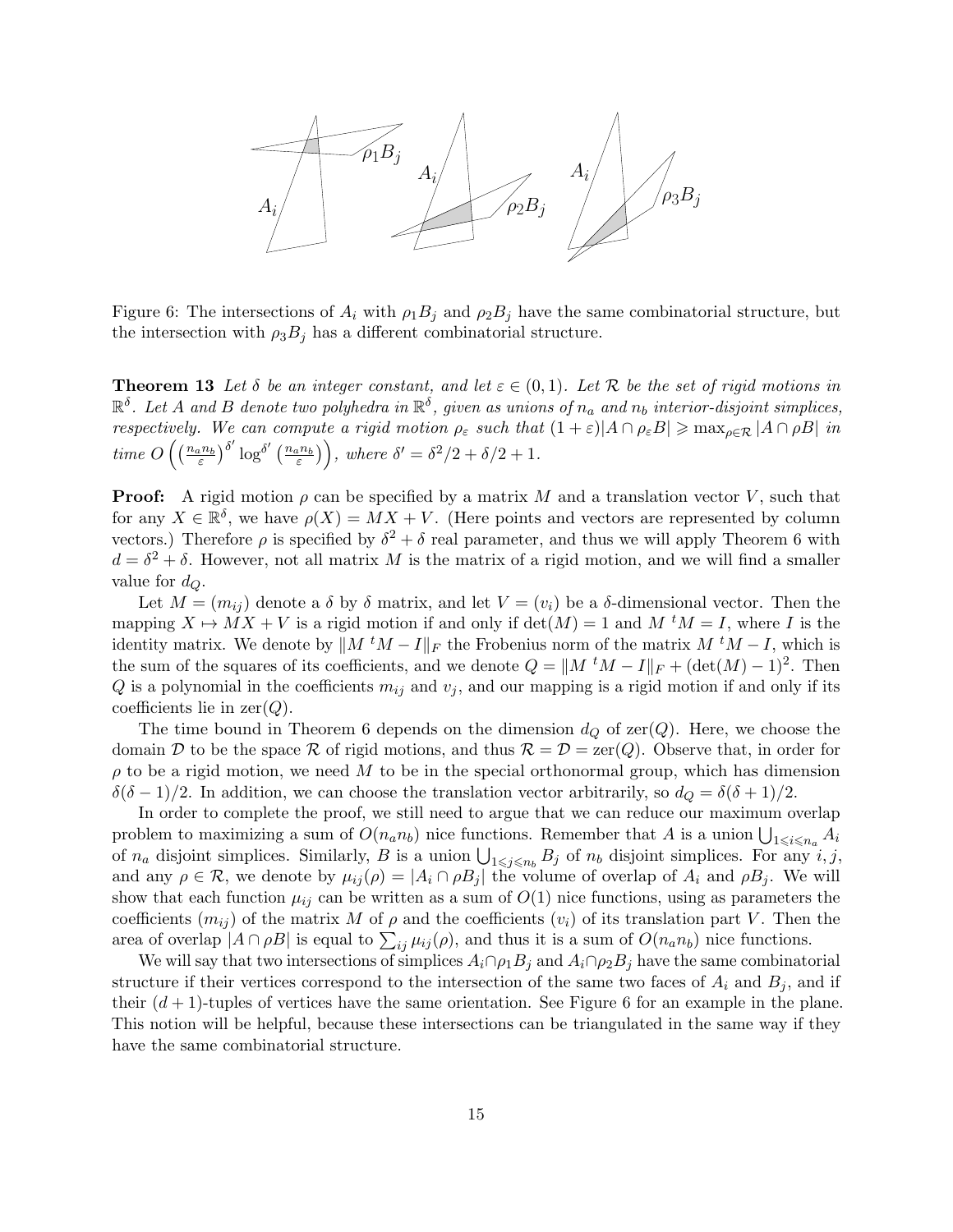We fix a pair  $i_0, j_0$ , and we distinguish between the different combinatorial structures of  $A_{i_0} \cap \rho B_{j_0}$ . So we fix a combinatorial structure. For this particular combinatorial structure, we let  $h_0(\rho) = \mu_{i_0 j_0}(\rho)$ , and we let  $h_0(\rho) = 0$  when the combinatorial structure is different. We will show that the function  $\rho \mapsto |h_0(\rho)|$  is a nice function, and as there are only  $O(1)$  possible combinatorial structures for this fixed pair  $(i_0, j_0)$ , it will prove that  $\mu_{i_0 j_0}$  is a sum of  $O(1)$  nice functions.

The polytope  $A_{i_0} \cap \rho B_{j_0}$  is convex, and its vertices are intersection points of  $\delta$  supporting hyperplanes of  $A_{i_0}$  or  $\rho B_{j_0}$ . Hence, the coordinates of these vertices are degree- $\delta$  rational functions in the parameters  $(m_{ij})$  and  $(v_i)$ . For each given combinatorial structure, we consider a triangulation of  $A_{i_0} \cap \rho B_{j_0}$  into  $O(1)$  simplices. The volume  $h_0(\rho)$  is the sum of the volume of the simplices in this triangulation, and since the coordinates of its vertices are degree- $\delta$  rational functions of  $(m_{ij})$ and  $(v_i)$ , the volume of each simplex is a sum of  $O(1)$  degree- $\delta^2$  rational functions of  $(m_{ij})$  and  $(v_i)$ . Besides, the combinatorial structure only changes when one of these vertices appears (or disappears) on  $A_{i_0} \cap \rho B_{j_0}$ ; there are a constant number of such conditions, and each of them reduces to solving a constant size linear system. Therefore, the support of  $h_0$  is a constant description complexity semialgebraic set, and thus  $h_0$  is a nice function.  $\Box$ 

#### 4.3 Improved algorithm for maximum overlap in the plane

In this section, we give an algorithm for maximizing the area of overlap of two polygons. It is faster than the algorithm that we gave in Theorem 13 when  $\delta = 2$ . The main difference is that we apply the faster algorithm from Theorem 8 for maximizing a sum of nice functions in 3D.

As we mentioned earlier, Ahn et al. [4] gave an FPTAS for convex polygons. In the non-convex case, Mount, Silverman, and Wu. [22] gave an  $O(n^4)$  exact algorithm for maximum overlap under translations. For non-convex polygons under rigid motions, Cheong, Efrat, and Har-Peled [13] gave a randomized algorithm whose running time is  $O(n^3/E^8 \cdot \log^5 n)$  with high probability, and E is an absolute error bound: they allow an error of  $E$  times the area of the smallest polygon. By contrast, our algorithm is an FPTAS: it gives a relative error bound, which is a stronger requirement.

We obtain the following result, where  $\beta$  is a very slowly growing function as in Theorem 4.

**Theorem 14** Let  $\delta$  be a constant integer and  $\varepsilon \in (0,1)$ . Let A and B denote two polygons, given as unions of  $n_a$  and  $n_b$  interior-disjoint triangles, respectively. Let  $R$  denote the set of rigid motions in  $\mathbb{R}^2$ . We can compute a rigid motion  $\rho_{\varepsilon}$  such that  $(1+\varepsilon)|A \cap \rho_{\varepsilon}B| \ge \max_{\rho \in \mathcal{R}} |A \cap \rho B|$  in time  $O\left(\left(\frac{n_an_b}{\varepsilon}\right)^3\log^4\left(\frac{n_an_b}{\varepsilon}\right)\right.\left.\beta\left(\frac{n_an_b}{\varepsilon}\right)\right).$ 

**Proof:** Let  $\rho \in \mathcal{R}$  denote the rigid motion with angle  $\theta$  and whose translational part is the vector  $(u, v)$ . We denote  $t = \tan(\theta/2)$ , then  $\cos(\theta) = (1 - t^2)/(1 + t^2)$  and  $\sin(\theta) = 2t/(1 + t^2)$ . Then for any point  $(x, y)$ , its image  $(x', y') = \rho(x, y)$  is given by the equation

$$
\begin{bmatrix} x' \\ y' \end{bmatrix} = \frac{1}{1+t^2} \begin{bmatrix} 1-t^2 & -2t \\ 2t & 1-t^2 \end{bmatrix} \begin{bmatrix} x \\ y \end{bmatrix} + \begin{bmatrix} u \\ v \end{bmatrix}.
$$
 (8)

For each pair consisting of the  $i^{th}$  triangle  $A_i$  of A and the  $j^{th}$  triangle  $B_j$  of B, we define the function  $\mu_{ij} : \mathcal{R} \to \mathbb{R}$  such that  $\forall \rho \in \mathcal{R}$ , we have  $\mu_{ij}(\rho) = |A_i \cap \rho B_j|$ . From the discussion in Section 4.2, and by Equation (8), each function  $\mu_{ij}$  can be seen as the sum of  $O(1)$  nice functions with variables  $(t, u, v)$ . We complete the proof by applying Theorem 8 with  $d = 3$ .  $\Box$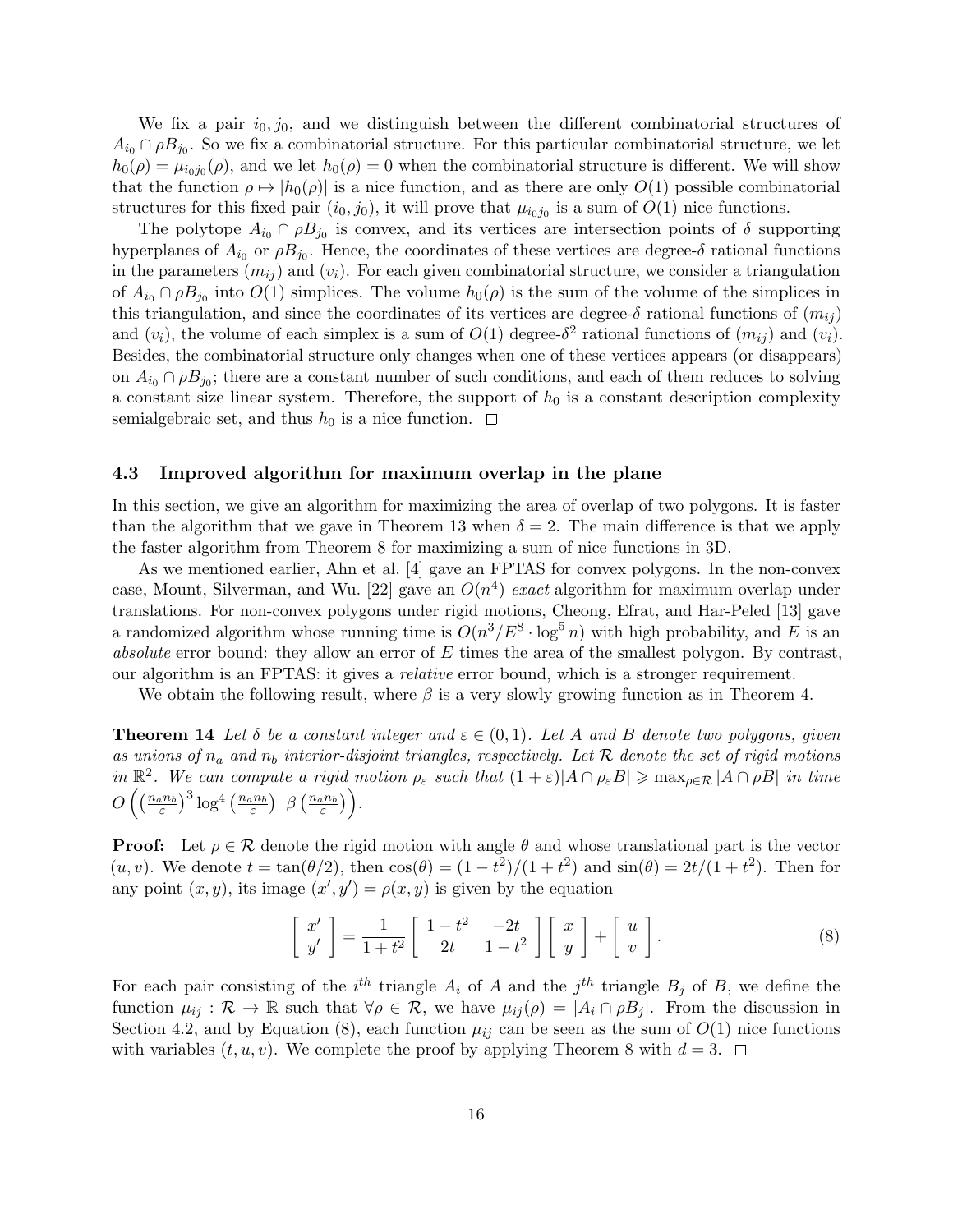

Figure 7: We want to maximize the shaded area  $|A \cap \sigma_{\ell}(A)|$ .

#### 4.4 Largest axially symmetric subset

We consider the problem of computing a largest axially symmetric subset of a given polygon. The motivation is that the surface area of this subset is a measure of symmetry for the input polygon [8].

As we mentioned earlier, Barequet and Rogol [8] gave  $O(n^4T(n))$ -time algorithm for this problem, where  $T(n)$  is the average time needed by a numeric algorithm to maximize some rational functions. This numeric algorithm is not known to run in worst case polynomial time, although in practice, Barequet and Rogol observed that  $T(n) = O(n)$ . Ahn et al. [2] gave an FPTAS for finding the largest axially symmetric subset of a convex polygon

Our algorithm for finding the largest axially symmetric subset of a polygon is similar to the algorithm from Section 4.3 for maximizing the overlap of two polygons under rigid motions, but the time bound is better as this problem has only two degrees of freedom.

**Theorem 15** Let A denote a polygon with n vertices, and let  $\varepsilon \in (0,1)$ . In time  $O\left(\frac{n^4}{\varepsilon^2}\right)$  $\frac{n^4}{\varepsilon^2} \log^2(\frac{n}{\varepsilon})$  $\left(\frac{n}{\varepsilon}\right)\bigg),$ we can find a polygon  $B_{\varepsilon} \subset A$  with axial symmetry such that

$$
\max\Bigl\{|B|\;\Big|\;B\;\;is\;axially\;symmetric\;\;and\;B\subset A\Bigr\}\leqslant (1+\varepsilon)\cdot |B_{\varepsilon}|.
$$

**Proof:** For any line  $\ell \subset \mathbb{R}^2$ , we denote by  $\sigma_{\ell}$  the reflection with axis  $\ell$ . Then the largest inscribed axially symmetric subset of A is the polygon  $A \cap \sigma_{\ell}(A)$  with largest area [4, 8]. (See Fig. 7.) We use the same parameter  $t = \tan(\theta/2)$  as in Section 4.2. When  $\ell$  is the line that makes an angle  $\theta/2$ with horizontal and contains the point  $(0, h)$ , then for any point  $(x, y)$ , its image  $(x', y') = \sigma_{\ell}(x, y)$ is given by the following equation:

$$
\begin{bmatrix} x' \\ y' \end{bmatrix} = \frac{1}{1+t^2} \begin{bmatrix} 1-t^2 & 2t \\ 2t & t^2-1 \end{bmatrix} \begin{bmatrix} x \\ y \end{bmatrix} + \frac{1}{1+t^2} \begin{bmatrix} -2th \\ 2h \end{bmatrix}.
$$
 (9)

We triangulate A, and we denote by  $A_i$  the i<sup>th</sup> triangle. For each pair i, j, we denote  $\sigma_{ij}(\ell)$  =  $|A_i \cap \sigma_{\ell}A_j|$ . With the same argument as in the proof of Theorem 13, and using Equation (9), each function  $\sigma_{ij}$  is a sum of  $O(1)$  nice functions with variables t, h. As our problem is to maximize  $\sum_{i,j} \sigma_{ij}$ , we conclude by applying Theorem 8.

#### 4.5 Minimizing the symmetric difference under rigid motions

We are given two polygons A and B with at most n vertices, and we want to find a rigid motion  $\rho$ that minimizes the area  $|A\Delta\rho B|$ , where  $A\Delta\rho B$  denote the symmetric difference  $(A\cup \rho B) \setminus (A\cap \rho B)$ .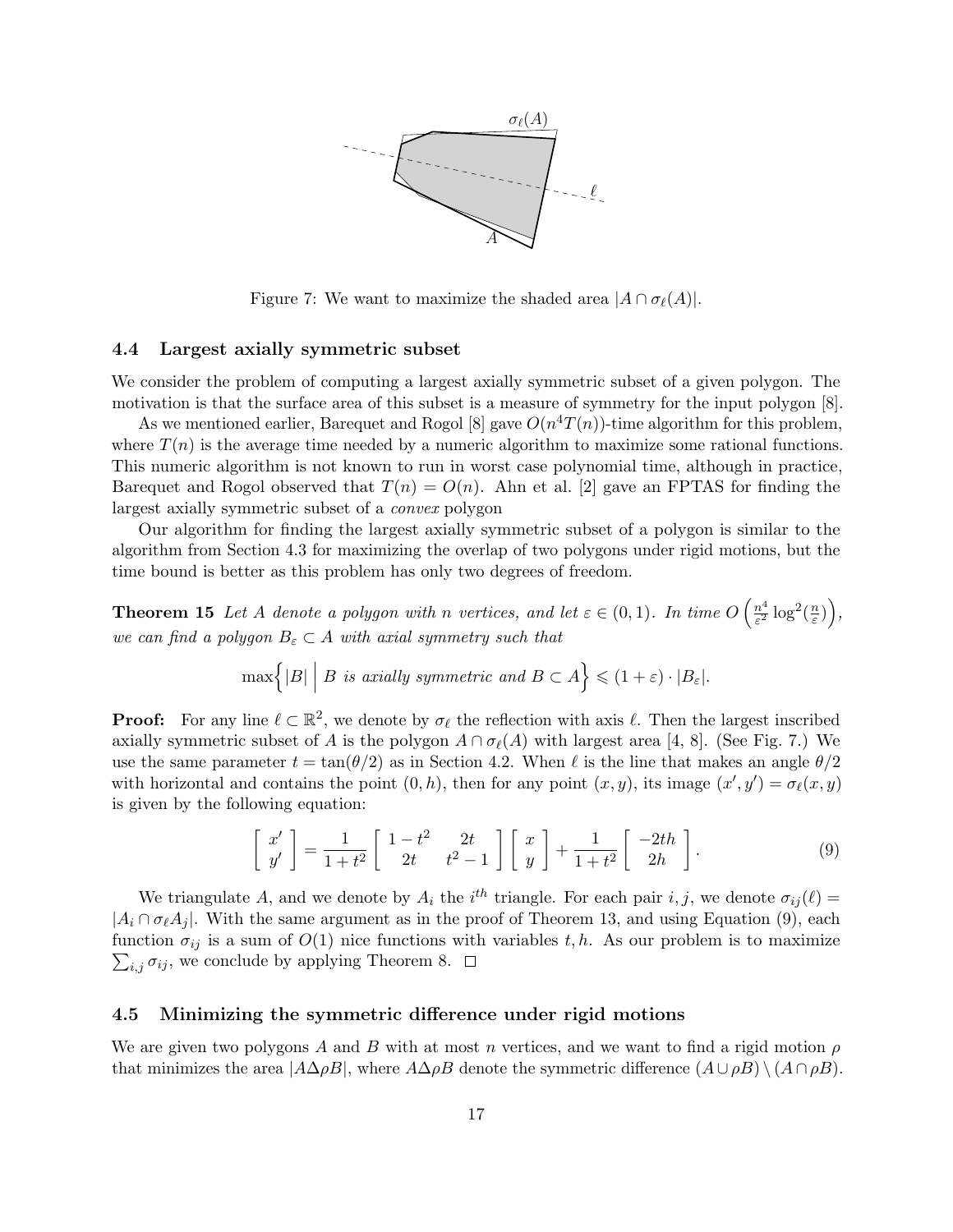

Figure 8: For these two shapes A and B, a 1.1-approximation of the symmetric difference under rigid motion would be given by the rigid motion  $\rho_1$ ; note that the small disc and the small square are matched. It is not necessarily the case if we want a 1.1-approximate of the maximum overlap under rigid motion; in this case, the algorithm could return  $\rho_2$  (right) and the small disc would not overlap the small square.

If we want an exact algorithm for this problem, then it is equivalent to maximizing the area of overlap, but the two problems are different if we only want a  $(1+\varepsilon)$ -approximation. (See Figure 8.)

We denote by  $\mathcal{L}(\rho)$  the arrangement of the support lines of the edges of A and  $\rho B$ . The combinatorial structure of  $\mathcal{L}(\rho)$  is the set of incidence relations between the vertices, edges, and faces of  $\mathcal{L}(\rho)$ , as well as the cyclic order of the edges around each face. We handle separately each combinatorial structure. For a given combinatorial structure, we can use one triangulation of  $A\Delta\rho B$ that works for all polygons  $\rho B$ , so we are left with the problem of minimizing the sum of the areas of  $O(n^2)$  triangles, which can be done using Theorem 9.

We now explain our algorithm in more details. The combinatorial structure of  $\mathcal{L}(\rho)$  only changes when two support lines become equal, or three support lines intersect at one point. The coefficients in the equations of the support lines of the edges of  $\rho B$  are degree-1 rational function in  $(t, u, v)$ , where  $(t, u, v)$  is the same parameterization of  $\rho$  as in Section 4.3. Thus, the conditions for changing the combinatorial structure of  $\mathcal{L}(\rho)$  are a set  $\mathcal{S}_1$  of  $O(n^3)$  polynomials in  $\mathcal{P}$ , with variables  $(t, u, v)$ .

Using Shaul and Halperin's algorithm (Theorem 4), we construct a vertical decomposition of  $\arr(\mathcal{S}_1)$  into  $O(n^9\beta(n))$  constant complexity cells. For each cell C of this decomposition, we pick a rigid motion  $\rho_c$  in C. Then we compute a triangulation of  $\mathcal{L}(\rho_c)$ . The combinatorial structure of this triangulation is still valid for any  $\rho \in \mathcal{C}$ , so we can express the area  $|A\Delta \rho B|$  for any  $\rho \in \mathcal{C}$  as a sum of  $O(n^2)$  triangle areas, which are nice functions according to our definition. We restrict these functions to C, using the  $O(1)$  polynomial constraints that define C. We apply Theorem 11 with  $m = O(n^2)$  and  $d = 3$ , and so we get in time  $O\left(n^{8+\epsilon'} + \frac{n^6}{\epsilon^3}\right)$  $\frac{n^6}{\varepsilon^3} \log^4(\frac{n}{\varepsilon})$  $\frac{n}{\varepsilon})\beta(\frac{n}{\varepsilon})$  $\left(\frac{n}{\varepsilon}\right)\right)$  an  $\varepsilon$ -approximation of the optimal rigid motion within C. Repeating this process for each cell of the arrangement  $\text{arr}(\mathcal{S}_1)$ , we obtain the following result:

**Theorem 16** Let R be the set of rigid motions in  $\mathbb{R}^2$ . Given two polygons A and B with at most n vertices, and  $\varepsilon > 0$ , we can compute a rigid motion  $\rho_{\varepsilon}$  such that  $|\hat{A}\Delta \rho_{\varepsilon}B| \leq (1+\varepsilon) \cdot \min_{\rho \in \mathcal{R}} |A\Delta \rho B|$ in time  $O(n^{17+\varepsilon'}+\frac{n^{15}}{\varepsilon^3})$  $rac{i^{15}}{\varepsilon^3} \log^4(\frac{n}{\varepsilon})$  $\frac{n}{\varepsilon})\beta(\frac{n}{\varepsilon})$  $\left(\frac{n}{\varepsilon}\right)\beta(n)\right)$  for any  $\varepsilon' > 0$ .

This result generalizes directly to an FPTAS for minimizing the symmetric difference of two polyhedra under rigid motion in arbitrary fixed dimension. We do not state the time bound, as it is even higher. As we mentioned in the introduction, it is the first FPTAS for this problem. The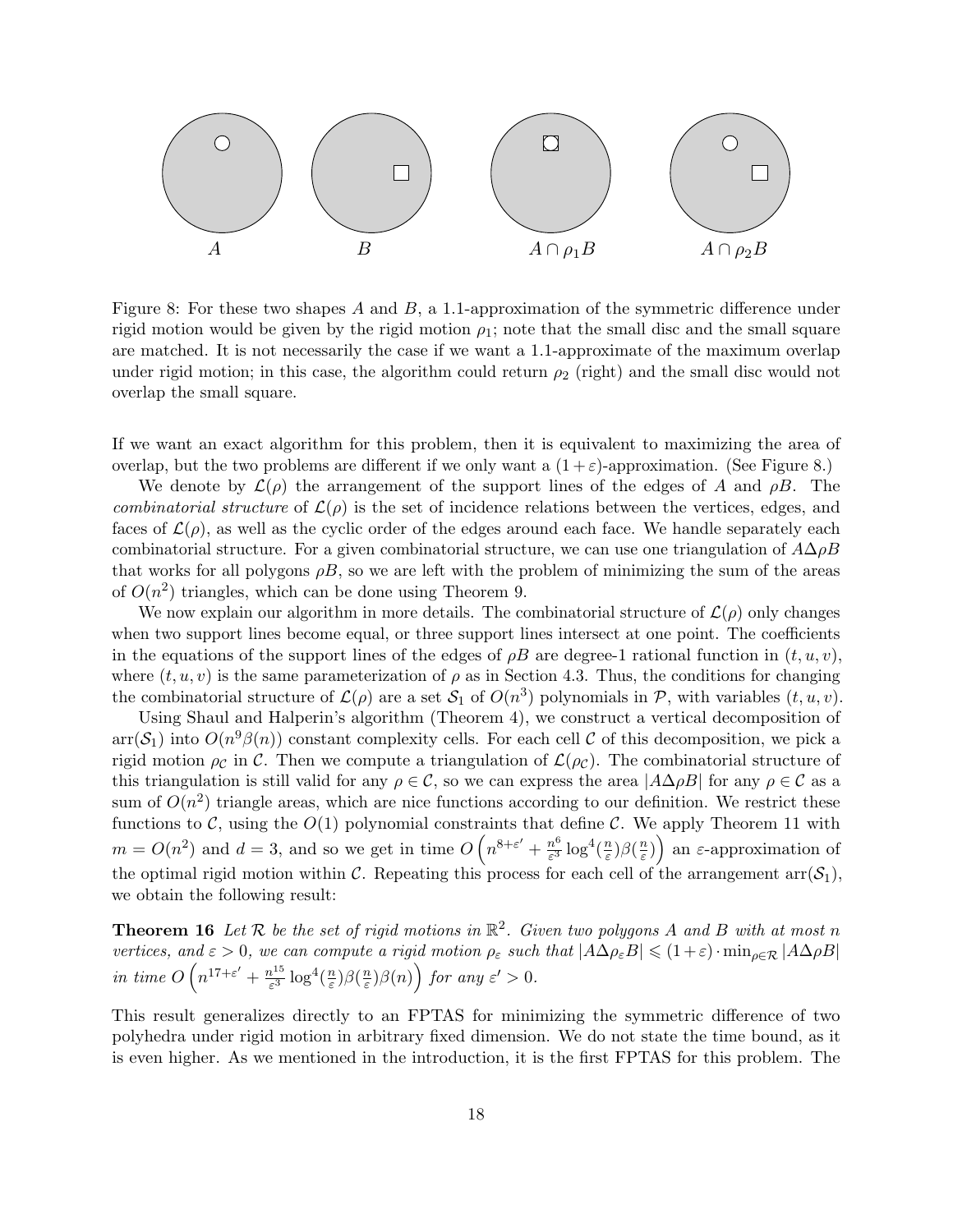

Figure 9: The target region is shaded. The cost of the ray R is  $\kappa(R) = w_1\ell_1 + w_2\ell_2$ , where  $w_1$  and  $w_2$  are the weights of simplices  $T_1$  and  $T_2$ , respectively.

only previous result is by Alt et al. [5], who gave polynomial-time, constant-factor approximation algorithms for convex polygons.

### 4.6 Computing an optimal ray in a weighted subdivision

We are given a set of *n* interior-disjoint tetrahedra in  $\mathbb{R}^3$ . We use the  $L_p$  metric for some fixed integer p. Each tetrahedron  $T_i$  is associated with a positive weight  $w_i$ . The cost of a ray R is defined as

$$
\kappa(R) = \sum_{i=1}^n w_i ||R \cap T_i||_p,
$$

where  $\|R \cap T_i\|_p$  denotes the length of  $R \cap T_i$  according to the  $L_p$  metric. (See Figure 9.) The optimal ray problem is to find a ray with minimum cost that starts at infinity and reaches a target region, which is the union of some of our  $n$  tetrahedra. This problem is motivated by medical applications [12]. For instance, we may want to perform a biopsy of the target region in such a way that the needle (modeled by the ray  $R$ ) causes minimal damage, and hence the simplices with high weight would represent tissues that need to be preserved. Similarly, there are applications to radiation therapy.

The cost  $\kappa(R)$  is minimized when the endpoint of R is at the boundary of the target region, so we can first restrict the problem to the case where the target region is a triangle. The cost function  $\kappa_i(R) = w_i \|R \cap T_i\|_p$  restricted to a particular tetrahedron  $T_i$  can be written as a sum of a constant number of nice functions. Therefore, we could just apply Theorem 9 with  $d = 4$ . We will give a better time bound using a geometric observation that reduces the dimension to 2.

Consider a ray  $R_0$  with endpoint  $r_0$  in the interior of the target triangle. We first argue that we can reduce to the case where  $R_0$  goes through an edge of a tetrahedron, using the sliding technique of Mitchell and Papadimitriou [21]. So we assume that  $R_0$  does not cross any edge of any tetrahedron. Pick any line  $\ell$  through  $r_0$  and tangent to the target triangle. Let R be a ray obtained by translating  $R_0$  along  $\ell$ , that is, R is a ray with the same direction as  $R_0$ , and with endpoint  $r \in \ell$ . As was observed by Mitchell and Papadimitriou [21], when r is near  $r_0$ , the cost  $\kappa(R)$  is an affine function of r, so it is non-decreasing when we move R in one of the two directions. So we move R in this direction until it first hits an edge of a tetrahedron, and thus we obtain a ray  $R_1$  going through an edge with  $\kappa(R_1) \leq \kappa(R_0)$ .

We repeat this sliding process along the edge that intersects  $R_1$ , and we obtain a ray  $R_2$  with cost at most  $\kappa(R_0)$ , such that  $R_2$  goes through a vertex of a tetrahedron, or through two tetrahedron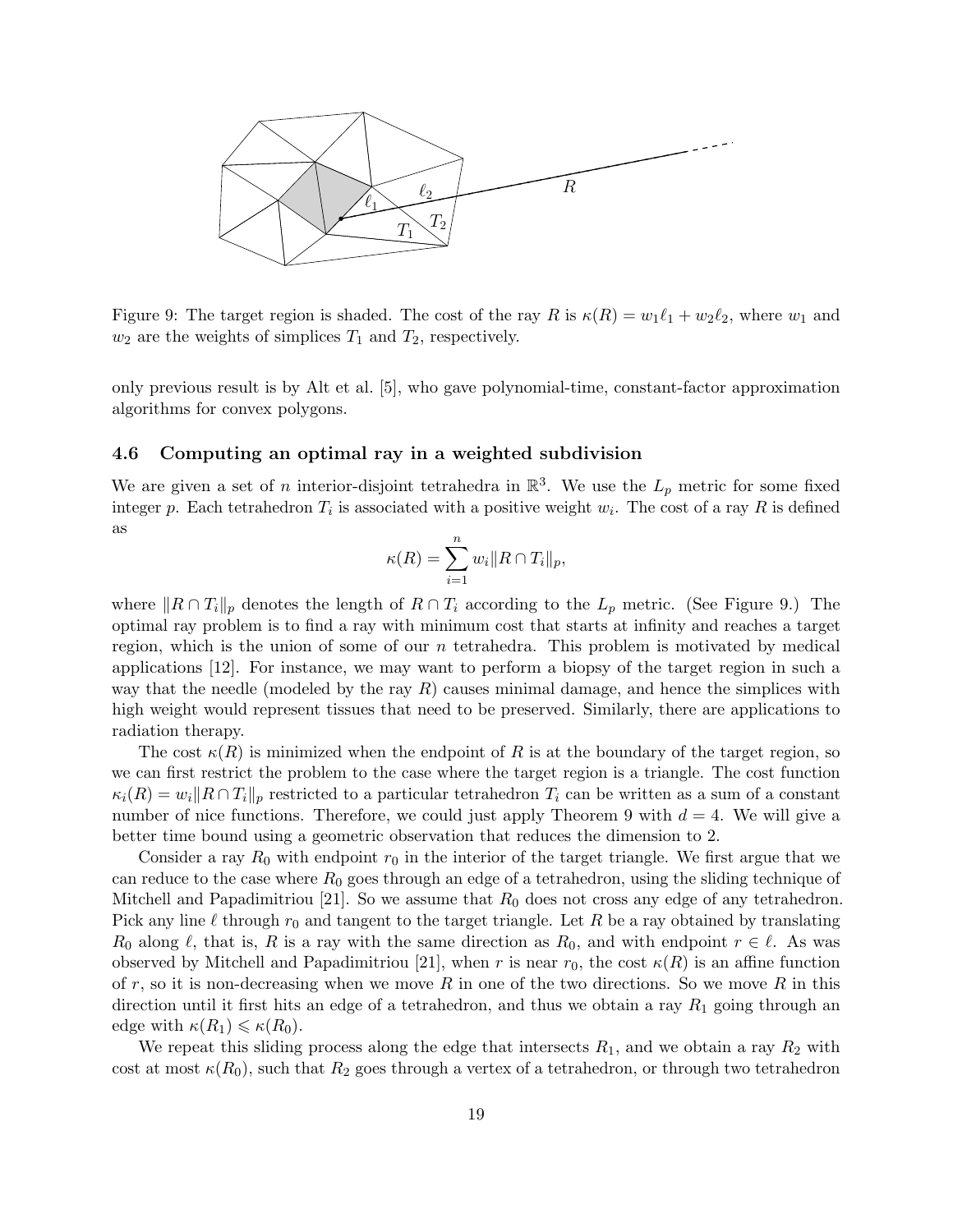edges. Hence, we have proved that the optimal ray contains a vertex, or goes through two edges. So, in order to find the optimal ray, we solve the problem separately for the rays through each vertex, and the rays through each pair of edges. We also need to consider all the possible target triangles that form the boundary of the target region. Thus, we have reduced the problem to  $O(n^3)$ instances of a minimization problem with two degrees of freedom. Applying Theorem 11, we obtain the following result:

**Theorem 17** We can compute a  $(1+\varepsilon)$ -factor approximation of the optimal ray among n tetrahedra in time  $O\left(n^{5+\varepsilon'}+\left(\frac{n^5}{\varepsilon^2}\right)\right)$  $\frac{n^5}{\varepsilon^2}\Big)\log^2\big(\frac{n}{\varepsilon}\big)$  $\left(\frac{m}{\varepsilon}\right)\right)$  for any  $\varepsilon' > 0$ .

This result generalizes to an FPTAS in arbitrary fixed dimension. We do not state the time bounds, as they would be considerably higher, and it is unclear whether there is any application in dimension higher than 3.

As we mentioned in the introduction, several results are known on this optimal ray problem. In 2D, Chen et al. [11] reduced this problem to  $O(n^2)$  instances of a fractional program, which they solve using practical algorithms that do not provide worst case time bounds. The only theoretical result is by Daescu and Palmer [14], who gave an  $O(n^3 \log^3 n)$ -time algorithm in the arithmetic model of computation (as opposed to our algorithms which work in the unit cost model) for the 2D case. Their approach is based on fast algorithms for finding roots of univariate polynomials of degree n, and a geometric observation that reduces the number of variables to one. Hence, our algorithm is the first FPTAS for this problem in dimension higher than 2.

#### 4.7 Minimum area hulls

Given a polygon  $A \subset \mathbb{R}^2$  with n vertices, the minimum area star-shaped hull of A is a star-shaped polygon A<sup>∗</sup> with minimum area that contains A.

For any point  $x \in \mathbb{R}^2$ , we denote by  $SH(x)$  the smallest polygon which is star shaped around x and contains A. This polygon  $SH(X)$  is a union of at most n triangles, the vertices of each such triangle being x and two vertices of A. (See Figure 10.) Arkin et al. [7] showed that there is an



Figure 10: The shaded polygon is  $SH(x)$ , the smallest polygon containing the input polygon A which is star-shaped around  $x$ .

arrangement A of  $O(n)$  lines such that, within each cell of this arrangement, the combinatorial structure of  $SH(x)$  does not change.

So we triangulate this arrangement A and we obtain  $O(n^2)$  triangles, such that in any such triangle  $T_i$ , the combinatorial structure of  $SH(x)$  is fixed. For each  $T_i$ , and for each  $x \in T_i$ , the area  $|SH(x)|$  is the sum of the areas of the at most n triangles that form  $SH(x)$ . Each such triangle has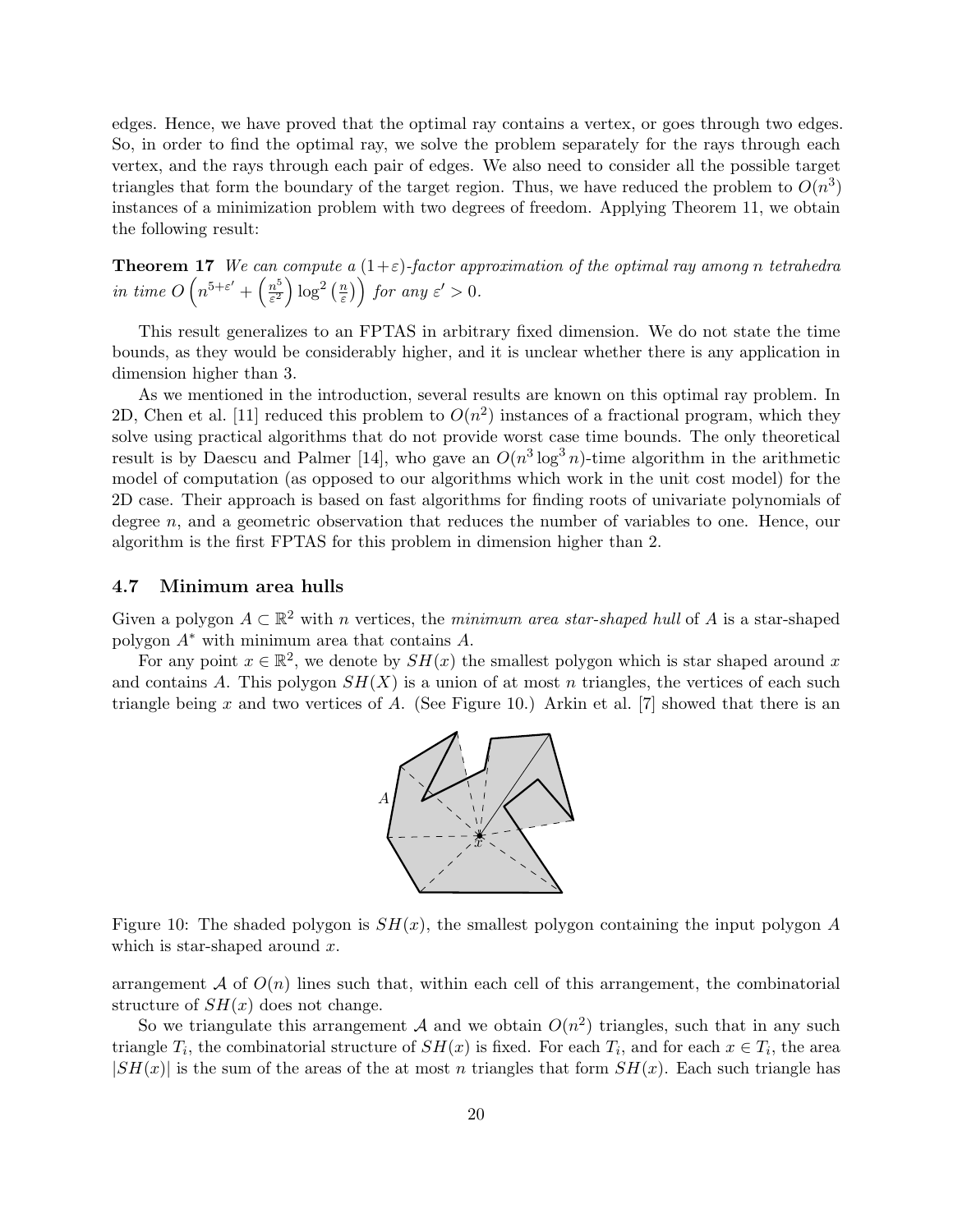two fixed vertices, the third vertex being x. Thus,  $|SH(x)|$  restricted to  $T_i$  is a sum of at most n nice functions. There are only two degrees of freedom, as  $x$  is a point in the plane.

So we run the algorithm from Theorem 9 for each triangle  $T_i$ , with  $d = 2$  and  $m = n$ . As there are  $O(n^2)$  such triangles, we obtain:

**Theorem 18** Given a polygon with n vertices, we can compute a  $(1+\varepsilon)$ -factor approximation of its minimum area star-shaped hull in time  $O\left(n^{4+\varepsilon'} + \left(\frac{n^4}{\varepsilon^2}\right)\right)$  $\frac{n^4}{\varepsilon^2}\Big)\log^2\big(\frac{n}{\varepsilon}\big)$  $\left(\frac{m}{\varepsilon}\right)$  for any  $\varepsilon' > 0$ .

As we mentioned in the introduction, Arkin et al. [7] and Chen et al. [11] gave algorithms that reduce this problem to solving  $O(n^2)$  fractional programs, which are solved by algorithms that are not known to run in polynomial time.

# References

- [1] P. Agarwal, O. Schwarzkopf, and M. Sharir. The overlay of lower envelopes and its applications. Discrete & Computational Geometry, 15(1):1–13, 1996.
- [2] H.-K. Ahn, P. Brass, O. Cheong, H.-S. Na, C.-S. Shin, and A. Vigneron. Inscribing an axially symmetric polygon and other approximation algorithms for planar convex sets. Computational Geometry: Theory and Applications, 33(3):152–164, 2006.
- [3] H.-K. Ahn, S.-W. Cheng, and I. Reinbacher. Maximum overlap of convex polytopes under translation. In Proc. International Symposium on Algorithms and Computation, volume 6507 of Lecture Notes in Computer Science, pages 97–108, 2010.
- [4] H.-K. Ahn, O. Cheong, C.-D. Park, C.-S. Shin, and A. Vigneron. Maximizing the overlap of two planar convex sets under rigid motions. Computational Geometry: Theory and Applications,  $37(1):3-15$ , 2007.
- [5] H. Alt, U. Fuchs, G. Rote, and G. Weber. Matching convex shapes with respect to the symmetric difference. Algorithmica, 21(1):89–103, 1998.
- [6] N. Amato, M. Goodrich, and E. Ramos. Computing the arrangement of curve segments: divide-and-conquer algorithms via sampling. In Proc. ACM-SIAM Symposium on Discrete Algorithms, pages 705–706, 2000.
- [7] E. Arkin, Y. Chiang, M. Held, J. Mitchell, V. Sacristan, S. Skiena, and T.-H. Yang. On minimum-area hulls. Algorithmica, 21(1):119–136, 1998.
- [8] G. Barequet and V. Rogol. Maximizing the area of an axially symmetric polygon inscribed in a simple polygon. Computers & Graphics,  $31(1):127-136$ ,  $2007$ .
- [9] S. Basu, R. Pollack, and M.-F. Roy. On computing a set of points meeting every cell defined by a family of polynomials on a variety. Journal of Complexity, 13(1):28–37, 1997.
- [10] S. Basu, R. Pollack, and M.-F. Roy. Algorithms in Real Algebraic Geometry. Springer-Verlag, 2006.